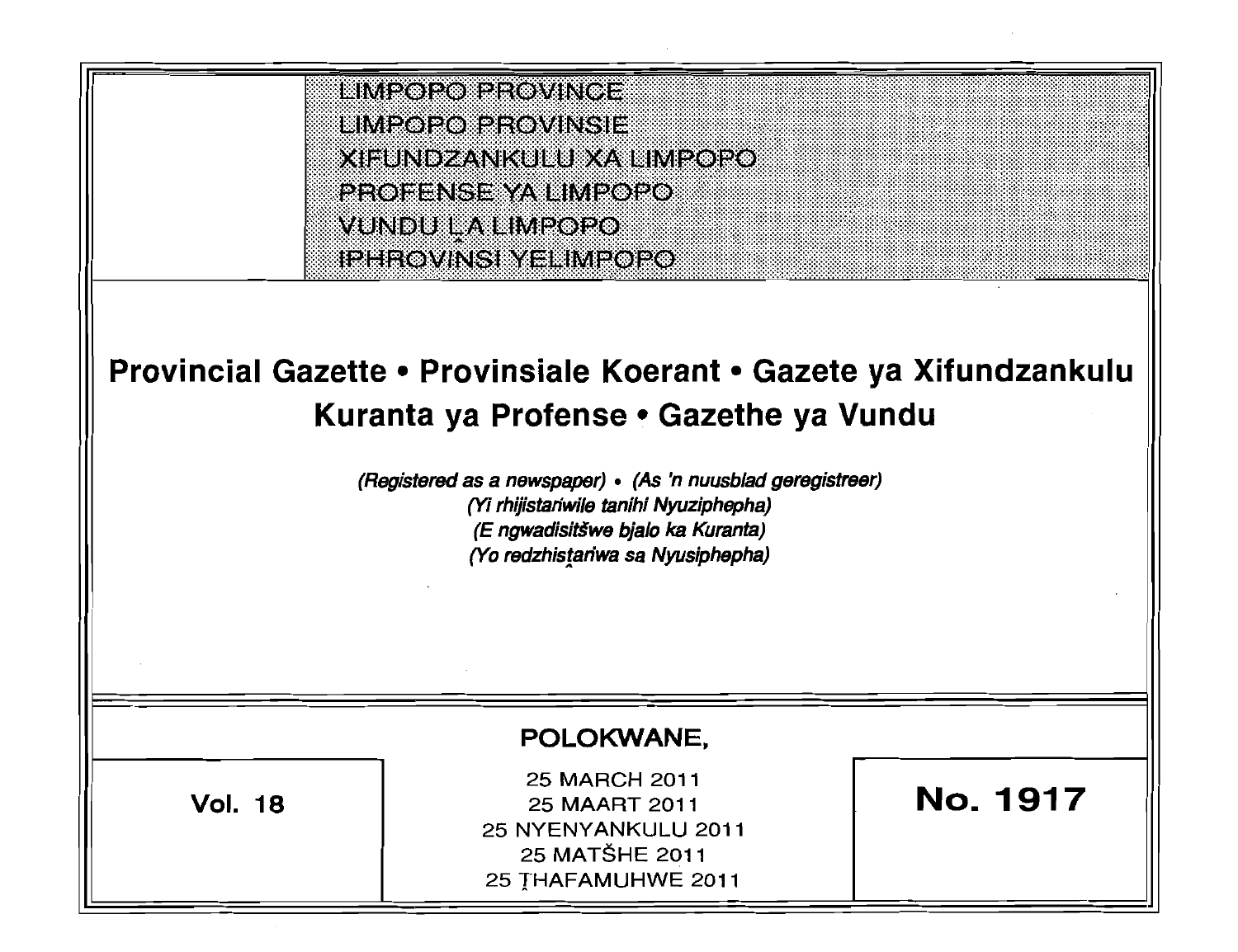$\sim$   $\sim$ 

#### **IMPORTANT NOTICE**

**"rhe Government Printing Works will not be held responsible for faxed documents not received due to errors on the fax machine or faxes received which are unclear or incomplete. Please be advised that an "OK" slip, received from a fax machine, will not be accepted as proof that documents were received by the GPW for printing. If documents are faxed to the GPW it will be the sender's responsibility to phone and confirm that the documents were received in good order.** 

**Furthermore the Government Printing Works will also not be held responsible for cancellations and amendments which have not been done on original documents received from clients.** 

|     | <b>CONTENTS • INHOUD</b>                                                                                           |             |                |
|-----|--------------------------------------------------------------------------------------------------------------------|-------------|----------------|
| No. |                                                                                                                    | Page<br>No. | Gazette<br>No. |
|     | <b>PROCLAMATION</b>                                                                                                |             |                |
| 1.  |                                                                                                                    | 8           | 1917           |
|     | <b>GENERAL NOTICES . ALGEMENE KENNISGEWINGS</b>                                                                    |             |                |
| 76  |                                                                                                                    | 8           | 1917           |
| 76  |                                                                                                                    | 8           | 1917           |
| 77  |                                                                                                                    | 9           | 1917           |
| 77  |                                                                                                                    | 9           | 1917           |
| 78  |                                                                                                                    | 9           | 1917           |
| 78  | Wet op die Ontwikkeling en Advertering van Paaie (21/1940): Hersonering: Gedeelte 6, plaas Geluk 998 LS            | 10          | 1917           |
| 79  | Development Facilitation Act (67/1995): Establishment of land development area: Portion 2 and 3, farm Siloam 199   | 15          | 1917           |
| 80  | Development Facilitation Act, 1995: Establishment of a land development area: Portion 3, farm Garth 309 LS         | 10          | 1917           |
| 80  | Wet op Ontwikkelingsfasilitering, 1995: Vestiging van 'n grondontwikkelingsgebied: Gedeelte 3, plaas Garth 309     | 11          | 1917           |
| 81  |                                                                                                                    | 12          | 1917           |
| 81  |                                                                                                                    | 12          | 1917           |
| 82  | Removal of Restrictions Act (84/1967): Removal of title conditions: Portion 1 of Erf 3390, Phalaborwa              | 12          | 1917           |
|     | 82 Wet op Opheffing van Beperkings (84/1967): Opheffing van titelvoorwaardes: Gedeelte 1 van Erf 3390, Phalaborwa- | 13          | 1917           |
| 83  | Northern Province Gambling Act (4/1995): Application for a site operator licence: DJ's Pub and Entertainment       | 13          | 1917           |
| 84  |                                                                                                                    | 13          | 1917           |
| 85  |                                                                                                                    | 13          | 1917           |
| 86  |                                                                                                                    | 14          | 1917           |
| 87  |                                                                                                                    | 14          | 1917           |
|     | LOCAL AUTHORITY NOTICES . PLAASLIKE BESTUURSKENNISGEWINGS                                                          |             |                |
| 112 | Town-planning and Townships Ordinance (15/1986): Polokwane/Perskebult Amendment Scheme 226                         | 17          | 1917           |
| 112 | Ordonnansie op Dorpsbeplanning en Dorpe (15/1986): Polokwane/Perskebult-wysigingskema 226                          | 17          | 1917           |
| 123 | Town-planning and Townships Ordinance (15/1986): Greater Letaba Local Municipality: Draft Scheme                   | 18          | 1917           |
| 123 | Ordonnansie op Dorpsbeplanning en Dorpe (15/1986): Groter Letaba Plaaslike Munisipaliteit: Ontwerpskema            | 18          | 1917           |
| 124 | Town-planning and Townships Ordinance (15/1986): Greater Tubatse Amendment Scheme 32/2006                          | 20          | 1917           |
| 124 |                                                                                                                    | 20          | 1917           |
| 125 |                                                                                                                    | 20          | 1917           |
|     |                                                                                                                    |             |                |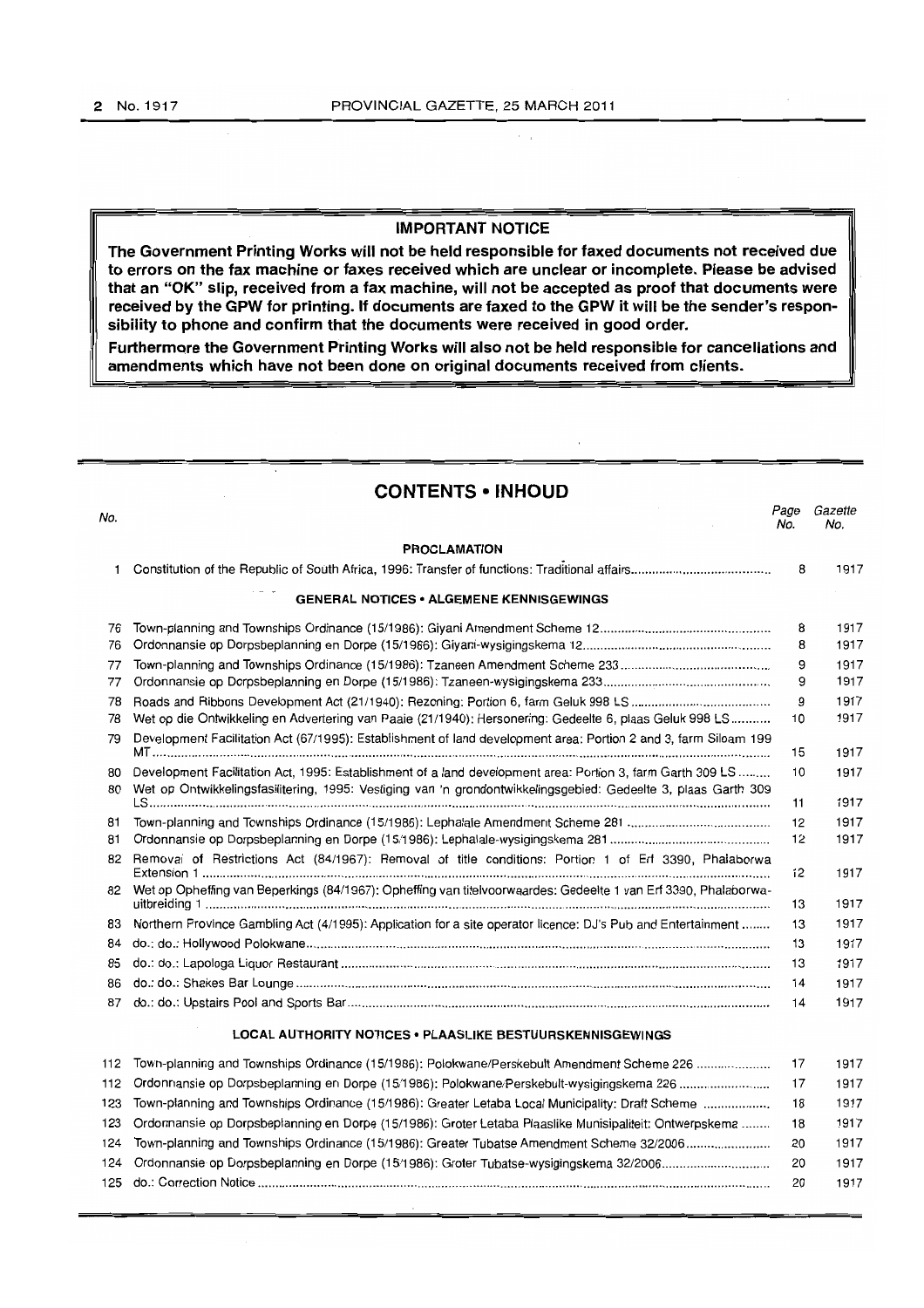No.1917 3

| <b>IMPORTANT NOTICE</b>                                                                                                                                               |  |  |  |  |  |
|-----------------------------------------------------------------------------------------------------------------------------------------------------------------------|--|--|--|--|--|
| The                                                                                                                                                                   |  |  |  |  |  |
| <b>Limpopo Provincial Gazette Function</b>                                                                                                                            |  |  |  |  |  |
| will be transferred to the                                                                                                                                            |  |  |  |  |  |
| <b>Government Printer in Pretoria</b>                                                                                                                                 |  |  |  |  |  |
| as from 1 November 2004                                                                                                                                               |  |  |  |  |  |
| <b>NEW PARTICULARS ARE AS FOLLOWS:</b>                                                                                                                                |  |  |  |  |  |
| <b>Postal address:</b><br><b>Physical address:</b>                                                                                                                    |  |  |  |  |  |
| Private Bag X85<br><b>Government Printing Works</b><br>Pretoria<br>149 Bosman Street<br>0001<br>Pretoria                                                              |  |  |  |  |  |
| <b>New contact persons:</b> Louise Fourie Tel.: (012) 334-4686<br>Mrs H. Wolmarans Tel.: (012) 334-4591                                                               |  |  |  |  |  |
| Fax number:<br>(012) 323–8805                                                                                                                                         |  |  |  |  |  |
| E-mail address: hester.wolmarans@gpw.gov.za<br>louise.fourie@gpw.gov.za                                                                                               |  |  |  |  |  |
| <b>Contact person for subscribers:</b>                                                                                                                                |  |  |  |  |  |
| Mrs J. Wehmeyer Tel.: (012) 334-4753<br>Fax.: (012) 323-9574                                                                                                          |  |  |  |  |  |
| This phase-in period is to commence from 15 October 2004 (suggest date of advert)<br>and notice comes into operation as from 1 November 2004.                         |  |  |  |  |  |
| Subscribers and all other stakeholders are advised to send their advertisements<br>directly to the Government Printing Works, two weeks before the 1st November 2004. |  |  |  |  |  |
| In future, adverts have to be paid in advance<br>before being published in the Gazette.                                                                               |  |  |  |  |  |
| <b>Advertising Manager</b>                                                                                                                                            |  |  |  |  |  |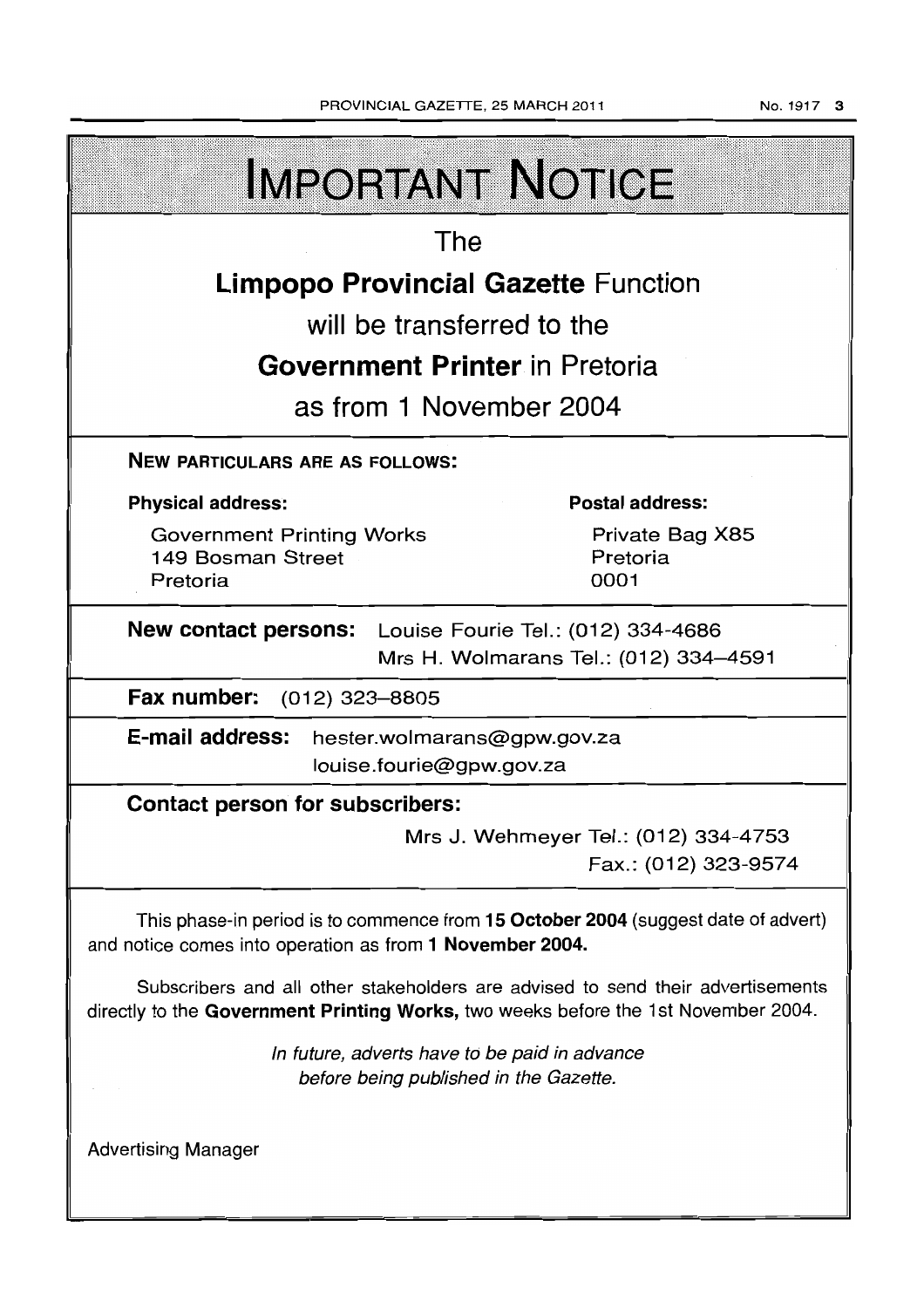IT IS THE CLIENTS RESPONSIBILITY TO ENSURE THAT THE CORRECT AMOUNT IS PAID AT THE CASHIER OR DEPOSITED INTO THE GOVERNMENT PRINTING WORKS BANK ACCOUNT AND ALSO THAT THE REQUISITION/COVERING LETTER TOGETHER WITH THE ADVERTISEMENTS AND THE PROOF OF DEPOSIT REACHES THE GOVERNMENT PRINTING WORKS IN TIME FOR INSERTION IN THE PROVINCIAL GAZETTE.

**No ADVERTISEMENTS WILL BE PLACED WITHOUT PRIOR PROOF OF PRE-PAYMENT.** 

|  | $\frac{1}{4}$ page R 215.43<br>Letter Type: Arial<br>Size: 10<br>Line Spacing: At:<br>Exactly<br>11pt        |
|--|--------------------------------------------------------------------------------------------------------------|
|  |                                                                                                              |
|  | $\frac{1}{4}$ page R 430.87<br>Letter Type: Arial<br><b>Size: 10</b><br>Line Spacing: At:<br>Exactly<br>11pt |
|  |                                                                                                              |
|  | $\frac{1}{4}$ page R 646.31<br>Letter Type: Arial<br>Size: 10<br>Line Spacing: At:<br>Exactly<br>11pt        |
|  |                                                                                                              |
|  | $\frac{1}{4}$ page R 861.74<br>Letter Type: Arial<br><b>Size: 10</b><br>Line Spacing: At:<br>Exactly<br>11pt |

,.... \_\_\_\_\_\_\_\_\_\_ **...-a. .. ""'\_,.. .....** \_\_\_ ~ \_\_\_\_ I **I""It. \_\_ ..** *\_A* \_\_\_\_\_\_\_ **"',...\_ ...**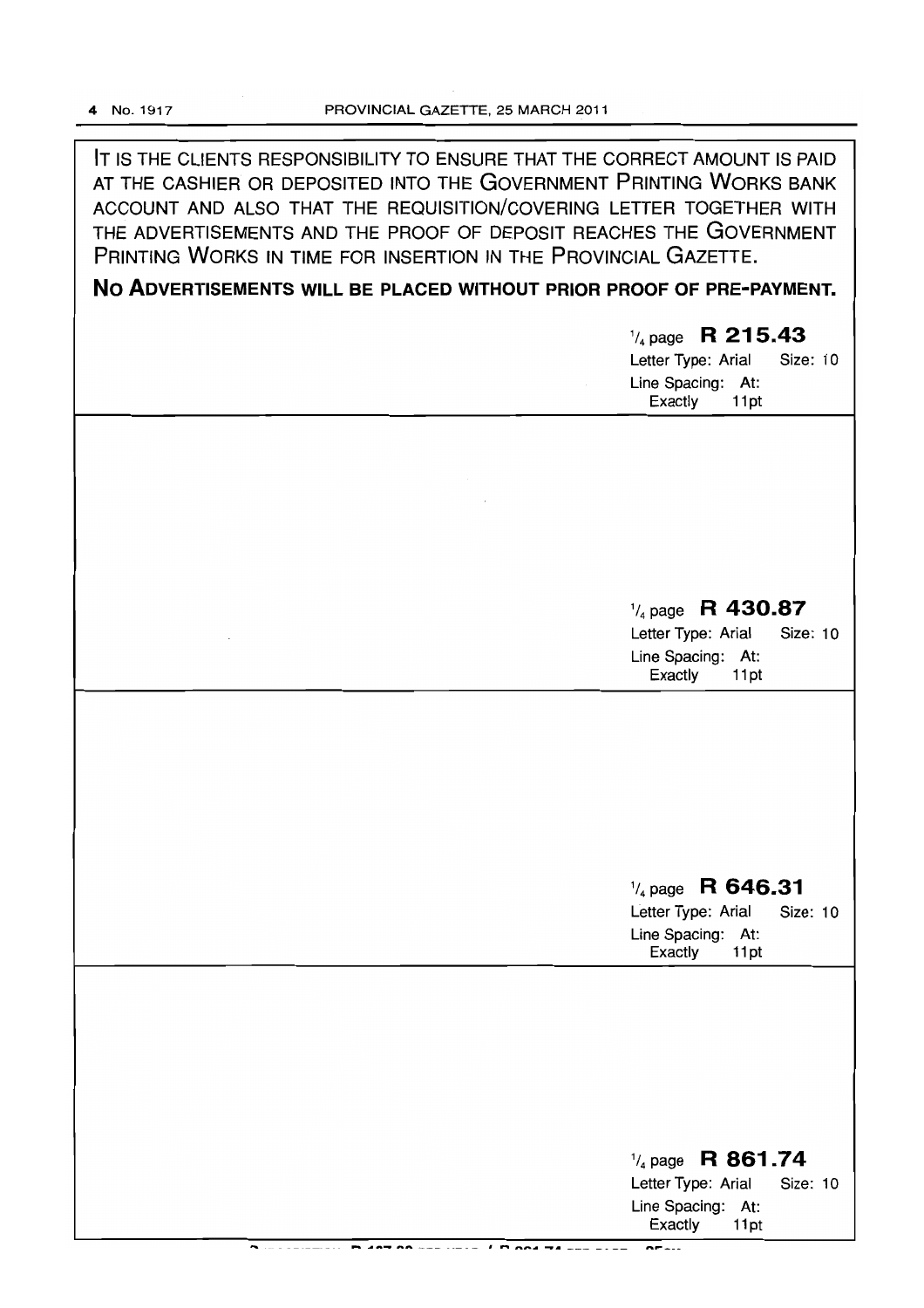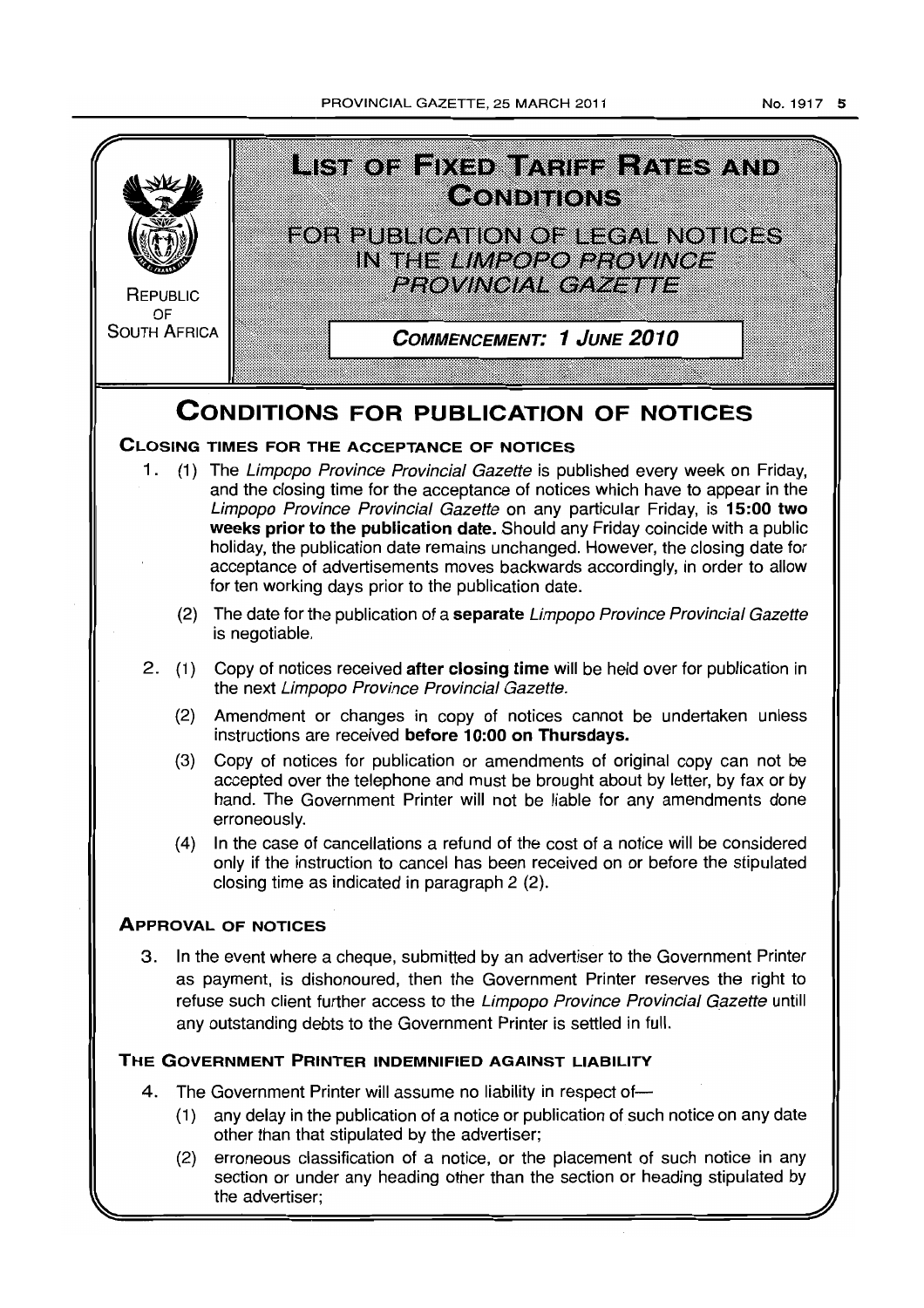(3) any editing, revision, omission, typographical errors or errors resulting from faint or indistinct copy.

# **LIABILITY OF ADVERTISER**

5. Advertisers will be held liable for any compensation and costs arising from any action which may be instituted against the Government Printer in consequence of the publication of any notice.

# **COpy**

- 6. Copy of notices must be typed on one side of the paper only and may not constitute part of any covering letter or document.
- 7. At the top of any copy, and set well apart from the notice, the following must be stated:

Where applicable

- (1) The heading under which the notice is to appear.
- (2) The cost of publication applicable to the notice, in accordance with the "Word Count Table",

# **PAYMENT OF COST**

- 9. **With effect from 1 NOVEMBER 2004 no notice will be accepted for publication unless the cost of the insertion(s) is prepaid in CASH or by CHEQUE or POSTAL ORDERS. It can be arranged that money can be paid into the banking account of the Government Printer, in which case the deposit slip accompanies the advertisement before publication thereof.**
- 10. (1) The cost of a notice must be calculated by the advertiser in accordance with the word count table.
	- (2) Where there is any doubt about the cost of publication of a notice, and in the case of copy, an enquiry, accompanied by the relevant copy, should be addressed to the **Advertising Section, Government Printing Works, Private Bag X85, Pretoria, 0001 [Fax: (012) 323-8805],** before publication.
- 11. Overpayment resulting from miscalculation on the part of the advertiser of the cost of publication of a notice will not be refunded, unless the advertiser furnishes adequate reasons why such miscalculation occurred. In the event of underpayments, the difference will be recovered from the advertiser, and the notice(s) will not be published until such time as the full cost of such publication has been duly paid in cash or by cheque or postal orders, or into the banking account.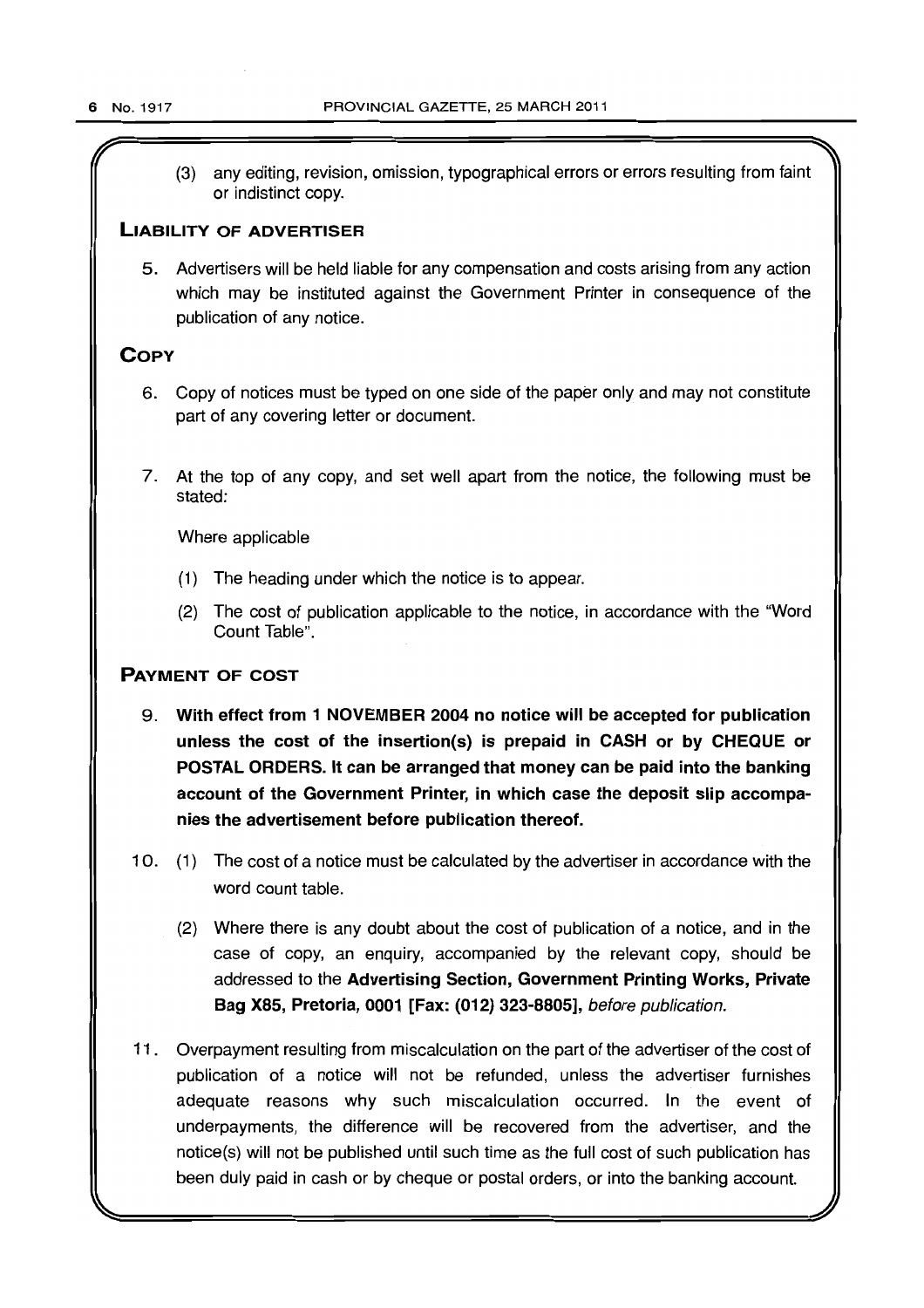- 12. In the event of a notice being cancelled, a refund will be made only if no cost regarding the placing of the notice has been incurred by the Government Printing Works.
- 13. The Government Printer reserves the right to levy an additional charge in cases where notices, the cost of which has been calculated in accordance with the Word Count Table, are subsequently found to be excessively lengthy or to contain overmuch or complicated tabulation.

# PROOF OF PUBLICATION

14. Copies of the Limpopo Province Provincial Gazette which may be required as proof of publication, may be ordered from the Government Printer at the ruling price. The Government Printer will assume no liability for any failure to post such Limpopo Province Provincial Gazette(s) or for any delay in despatching it/them.

# **GOVERNMENT PRINTERS BANK ACCOUNT PARTICULARS**

Bank:

ABSA

BOSMAN STREET

(012) 323 8805

Account No.: 4057114016

Branch code: 632005

Reference No.: 00000049

Fax No.:

# Enquiries:

| Mrs. L. Fourie    | Tel.: (012) 334-4686 |
|-------------------|----------------------|
| Mrs. H. Wolmarans | Tel.: (012) 334-4591 |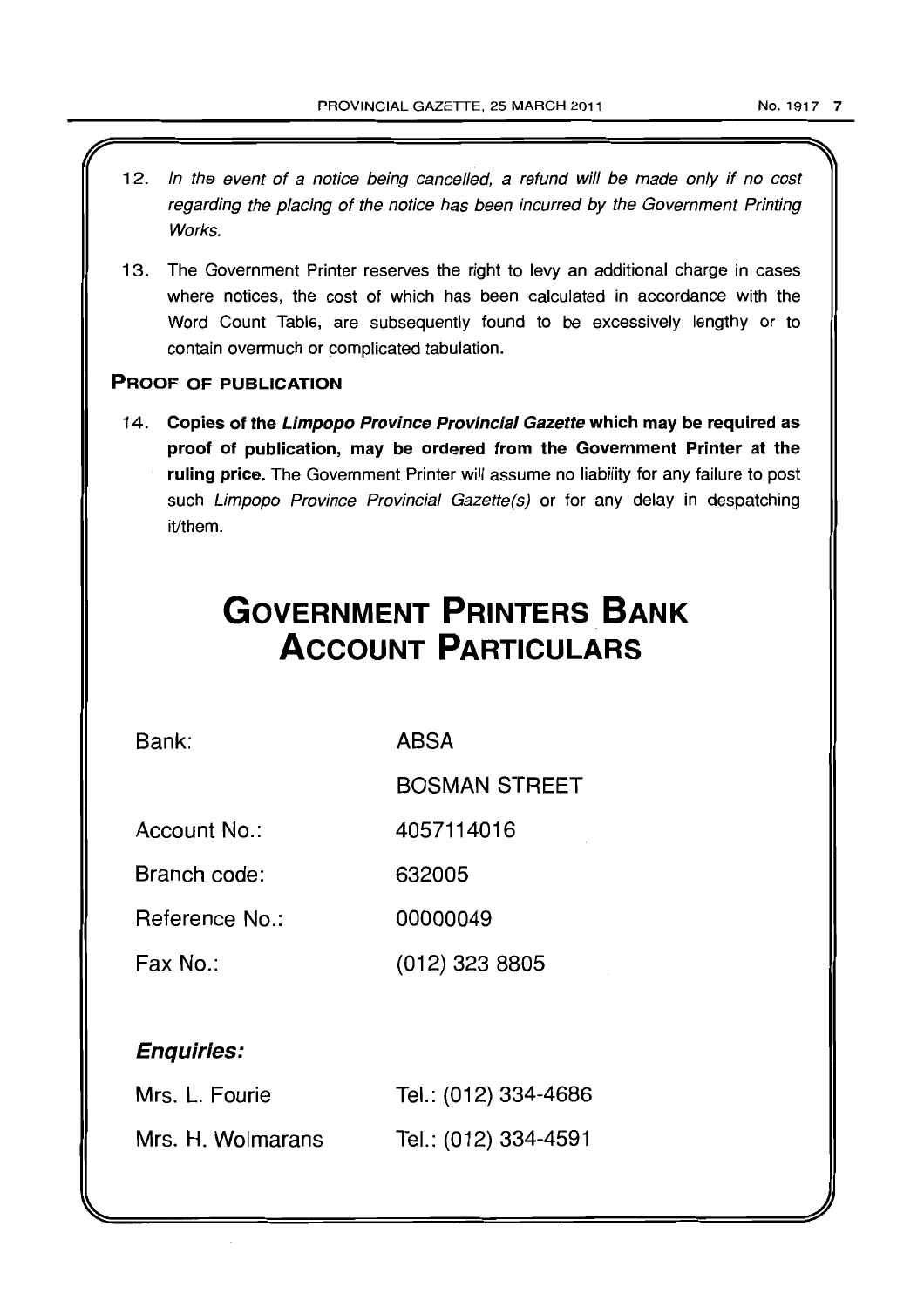# PROCLAMATION

#### No. 1,2011

#### LIMPOPO PROVINCIAL ADMINISTRATION

OFFICE OF THE PREMIER

TRANSFER OF FUNCTIONS IN TERMS OF SECTION 137 OF THE CONSTITUTION OF THE REPUBLIC OF SOUTH AFRICA, 1996

#### TRADITIONAL AFFAIRS

In terms of section 137 of the Constitution of the Republic of South Africa, 1996, I Cassel Charlie Mathale hereby transfer to the Member of the Executive Council responsible for the Department of Local Government and Housing, the administration of the Limpopo Traditional Leadership and Institutions Act, 2005 (Act No. 6 of 2005) and the Limpopo Houses of Traditional Leaders Act, 2005 (Act No. 5 of 2005), with effect from 1 April 2011.

CASSEL MATHALE Premier: Limpopo Datum: 17/03/2011

# GENERAL NOTICES • ALGEMENE KENNISGEWINGS

#### GENERAL NOTICE 76 OF 2011

#### GIVANI AMENDMENT SCHEME 12

NOTICE OF APPLICATION FOR AMENDMENT OF A TOWN-PLANNING SCHEME IN TERMS OF SECTION 56 (1) (b) (i) OF THE TOWN-PLANNING AND TOWNSHIPS ORDINANCE, 1986 (ORDINANCE 15 OF 1986)

We, Kobus Winterbach and/or Willem Johannes Jacobsz, being the authorised agents of the registered owner of Erf 109, Giyani-D (known as Elridge Mountain Lodge CC) hereby give notice in terms of section 56 (1) (b) (i), of the Town-planning and Townships Ordinance, 1986 (Ordinance 15 of 1986), that we have applied to the Greater Giyani Municipality for the amendment of the town-planning scheme known as Greater Giyani Land-Use Management Scheme, 2011, by the rezoning of the property described above, from "Residential 1" with a density of "one dwelling per 500 m<sup>2</sup>" to "Residential 2".

Particulars of the application will lie for inspection during normal office hours at the office of the Municipal Manager, Municipal Offices, Giyani, for a period of 28 days from 18 March 2011 (the date of the first publication of the notice).

Objections to or representations in respect of the application must be lodged with or made in writing to the Municipal Manager at the above address or at Private Bag X9559, Giyani, 0826, within a period of 28 days from 18 February 2011.

Address of authorised agent: Winterbach & Associates, PO Box 2071, Tzaneen, 0850. Tel: (015) 307-1041. Ref No. K1014/M.

Publish on: Friday, 18 and 25 March 2011.

#### ALGEMENE KENNISGEWING 76 VAN 2011

**•** 

#### GIYANI-WYSIGINGSKEMA 12

KENNISGEWING VAN AANSOEK OM WYSIGING VAN 'N DORPSBEPLANNINGSKEMA INGEVOLGE ARTIKEL 56 (1) (b) (i) VAN DIE ORDONNANSIE OP DORPSBEPLANNING EN DORPE, 1986 (ORDONNANSIE 15 VAN 1986)

Ons, Kobus Winterbach en/of Willem Johannes Jacobsz, synde die gemagtigde agente van die geregistreerde eienaars van Ert 109, Giyani-D (bekend as Elridge Mountain Lodge CC) gee hiermee ingevolge artikel 56 (1) (b) (i) van die Ordonnansie op Dorpsbeplanning en Dorpe, 1986 (Ordonnansie 15 van 1986), kennis dat ons by die Groter Giyani Munisipaliteit aansoek gedoen het om die wysiging van die dorpsbeplanningskema bekend as die Groter Giyani Grondgebruik Beheerskema, 2009, deur die hersonering van die eiendom hierbo beskryf, vanaf "Residensieel 1" met 'n digtheid van "Een woonhuis per 500 m<sup>2</sup>" na "Residensieel 2".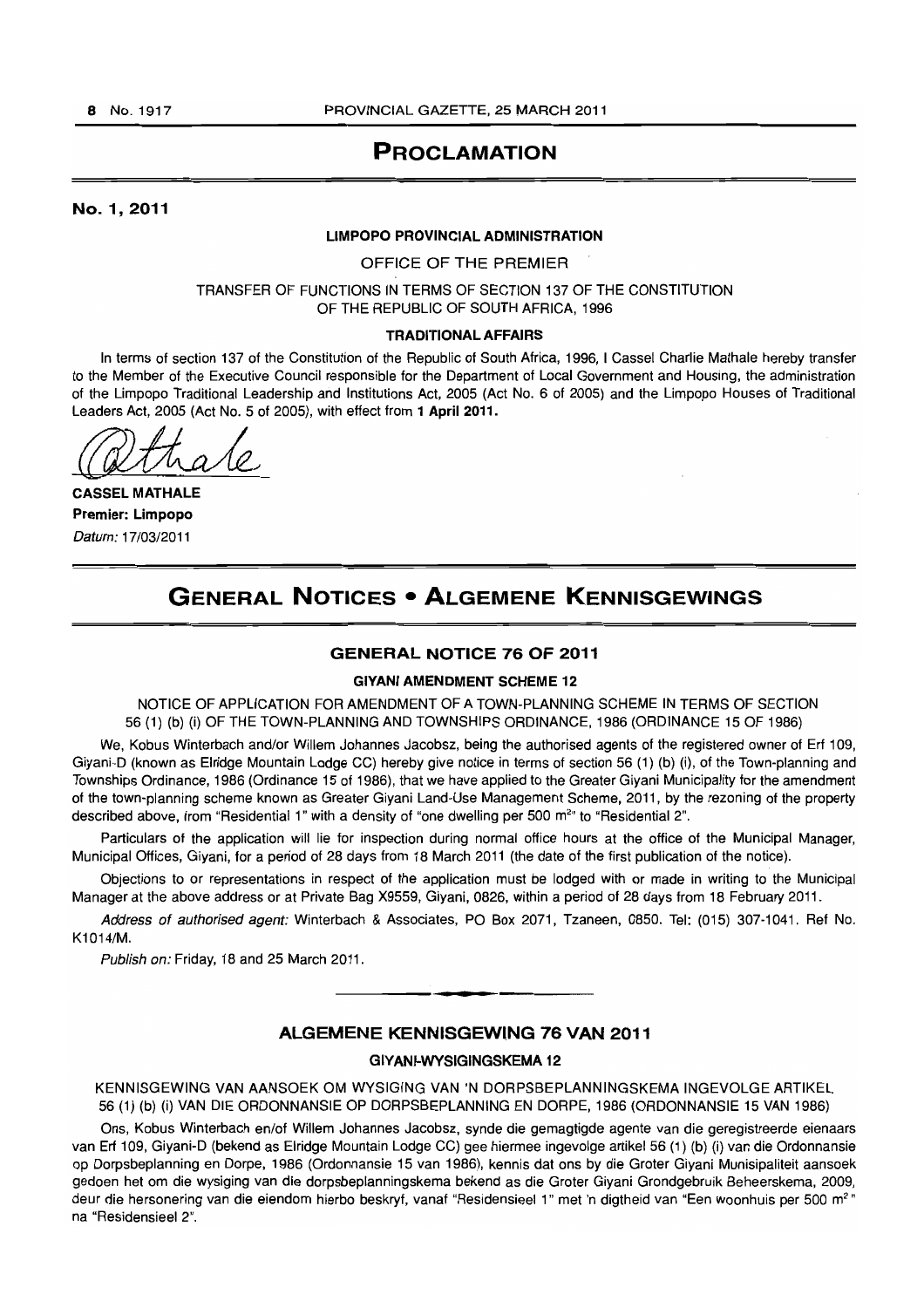Besonderhede van die aansoek lê ter insae gedurende gewone kantoorure by die kantoor van die Munisipale Bestuurder, Burgersentrum, Giyani, vir 'n tydperk van 28 dae vanaf 18 Maart 2011 (die datum van eerste publikasie van hierdie kennisgewing) .

Besware teen of vertoë ten opsigte van die aansoeke moet binne 'n tydperk van 28 dae vanaf 18 Maart 2011 skriftelik by of tot die Munisipale Bestuurder by bovermelde adres of by Privaatsak X9559, Giyani, 0826, ingedien of gerig word.

Adres van gemagtigde agent:Winterbach & Assossiate, Posbus 2071, Tzaneen, 0850. Tel. No. (015) 307·1041. Verw. No. K1014/M.

Publiseer op: Vrydag, 18 en 25 Maart 2011.

18-25

#### **GENERAL NOTICE 77 OF 2011**

#### **TZANEEN AMENDMENT SCHEME 233**

We, Jacques du Toit & Associates, Town and Regional Planners, being the authorized agent of the owner of the property mentioned below, hereby give notice in terms of section 56 (1) (b) (i) of the Town-planning and Townships Ordinance, 1986 (Ordinance 15 of 1986), that we have applied to the Greater Tzaneen Municipality for the amendment of the Tzaneen Town-planning Scheme, 2000, by the rezoning of the property described below:

Part of Portion 21, Yamorna 558 LT, situated south of the P17·3, about 3 km east of Tzaneen from "Agriculture" to "Special for the repair and sale of farming equipment, machinery and implements" subject to the conditions contained in the Annexure.

Particulars of the application will lie for inspection during normal office hours at the office of the Municipal Manager, Civic Centre, Agatha Street, Tzaneen, for the period of 28 days from 18 March 2011.

Objections to or representations in respect of the application must be lodged with or made in writing to the Municipal Manager at the above address or at PO Box 24, Tzaneen, 0850, within a period of 28 days from 18 March 2011.

Address of agent: Jacques du Toil & Associates, PO Box 754, Tzaneen, 0850.

#### **ALGEMENE KENNISGEWING 77 VAN 2011**

**• •** 

#### **TZANEEN·WVSIGINGSKEMA 233**

Ons, Jacques du Toit & Medewerkers, Stads- en Streekbeplannners, synde die gemagtigde agent van die eienaar van die eiendom hieronder genoem, gee hiermee ingevolge artikel 56 (1) (b) (i) van die Ordonnansie op Dorpsbeplanning en Dorpe, 1986 (Ordonnansie 15 van 1986), kennis dat ons by die Groter Tzaneen Munisipaliteit aansoek gedoen het om die wysiging van die Tzaneen-dorpsbeplanningskema, 2000, deur die hersonering van die eiendom hieronder beskryf:

Deel van Gedeelte 21, Yamorna 558 LT, geleë suid van die P17-3, ongeveer 3 km oos van Tzaneen, van "Landbou" na "Spesiaal vir herstel en verkoop van plaastoerusting, masjinerie en implemente" onderhewig aan die voorwaardes vervat in die Bylae.

Besonderhede van die aansoek lê ter insae gedurende gewone kantoorure by die kantoor van die Munisipale Bestuurder, Burgersentrum, Agathastraat, Tzaneen, vir 'n tydperk van 28 dae vanaf 18 Maart 2011.

Besware teen of vertoe ten opsigte van die aansoek moet binne 'n tydperk van 28 dae vanaf 18 Maart 2011, skriftelik by of tot die Munisipale Bestuurder by bovermelde adres of by Posbus 24, Tzaneen, 0850, ingedien of gerig word.

Adres van agent: Jacques du Toit & Medewerkers, Posbus 754, Tzaneen, 0850.

Publikasiedatum: 18 en 25 Maart 2011.

18-25

#### **GENERAL NOTICE 78 OF 2011**

PERMIT IN TERMS OF THE ROADS AND RIBBONS DEVELOPMENT ACT (ACT 21 OF 1940) TO CHANGE THE USE OF LAND IN A CONTROLLED AREA AND THE AMENDMENT OF THE POLOKWANE/PERSKEBULT TOWN-PLANNING<br>SCHEME, 2007, FOR THE REZONING OF PORTION 6 OF THE FARM GELUK 998 LS (AMENDMENT SCHEME 186)

It is hereby notified that application has been made for the permission of the Controlling Authority in terms of Act 21 of 1940, by the firm Planning Concept Town & Regional Planners for:

1. The permission of the Controlling Authority for the underneath conditions of Portion 6 of the farm Geluk 998 L.S. as contained in Title Deed T124417105 to be utilised for Overnight accommodation and related purposes as set out in Annexure 89; Conditions as indicated in the application which include among others conditions: 1 (a) (i)-(iv).

2. The simultaneous amendment of the Polokwane/Perskebult Town-planning Scheme, 2007, in so far as the rezoning of the above property in terms of section 56 of Ordinance 15 (Ordinance on Town-planning and Townships) from "Agriculture" to "Special for Overnight Accommodation and related uses" subject to conditions as set out in Annexure 89.

The amendment scheme will be known as Pietersburg/Polokwane Amendment Scheme 186. The rezoning application and relevant documentation are open for inspection at the office of the Manager Planning & Spatial Development, Polokwane Municipality, Civic Centre, till 20 November 2009, while the permission of the Controlling Authority application are open for inspection at the Head of the Department of Local Government and Housing, Hensa Building, 3rd Floor, Polokwane, till 29 April 2011.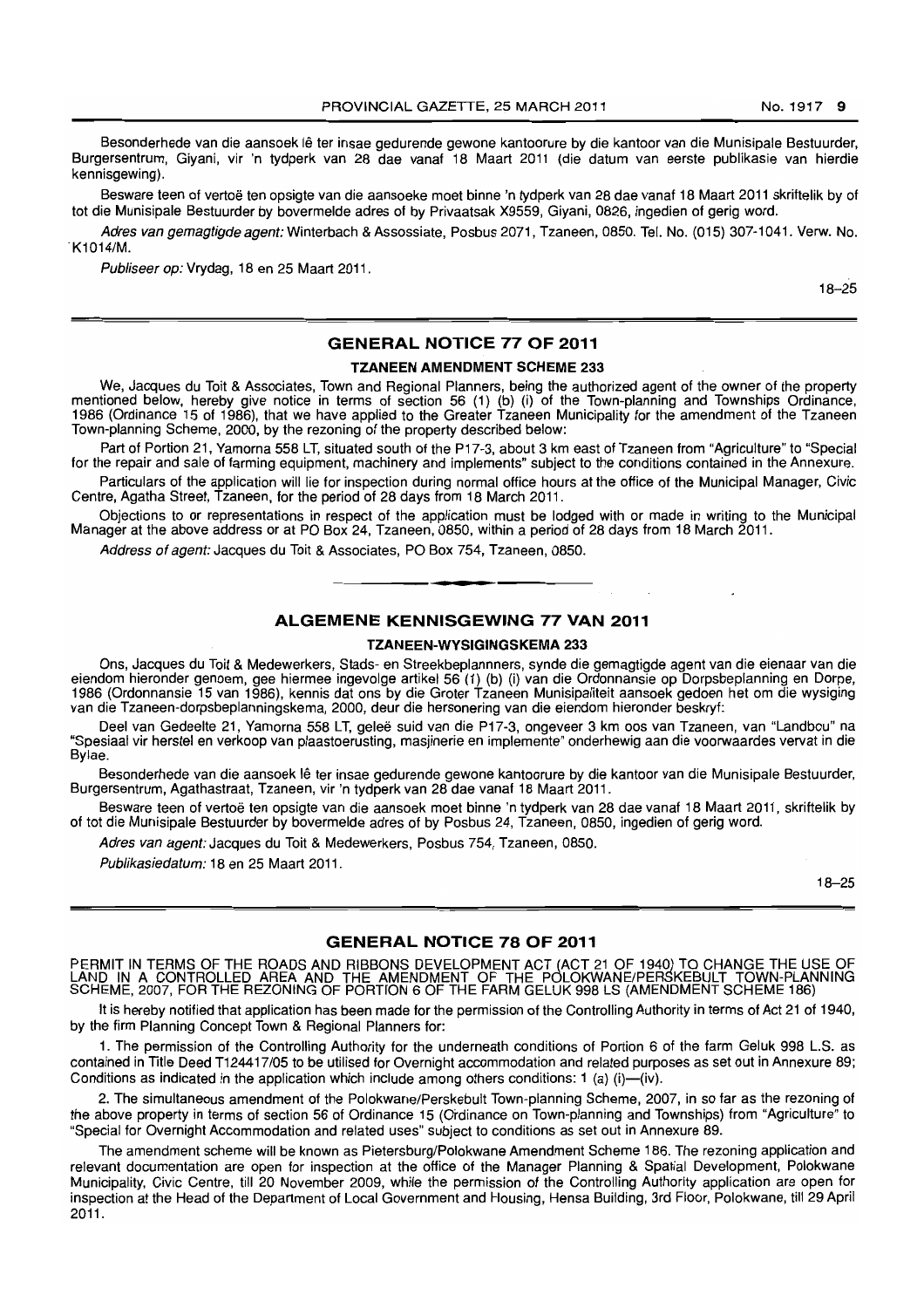Objections to the application may be lodged in writing with the Manager Spatial Planning, Polokwane Municipality, PO Box 111, Polokwane, 0700, and at PO Box 15001, Flora Park, Polokwane, 0699, on or before 15 April 2011 and shall reach the offices not later than 14:00 on the said date.

Objections to the suspension and or removal of title deed conditions may be lodged in writing with the Head of the Department, Department of Local Government & Housing, Private Bag X9485, Polokwane, 0700, and at P.O. Box 15001, Flora Park, Polokwane, 0699, on or before 29 April 2011 and shall reach the offices not later than 14:00 on the said date. Enquires can be obtained from Mr F. Gabara, Department of Local Government and Housing, Tel: (015) 295-5400 or from the applicant Mr van der Schyff, Tel: (015) 295-3649 or Fax: 086 620 2068 .

#### **ALGEMENE KENNISGEWING 78 VAN 2011**

**• •** 

PERMIT IN TERME VAN DIE WET OP DIE ONTWIKKELING EN ADVERTERING VAN PAAIE, WET 21 VAN 1940, ASOOK DIE WYSIGING VAN DIE POLOKWANE/PERSKEBULT-DORPSBEPLANNINGSKEMA, 2007 (WYSIGINGSKEMA 186) VIR DIE HERSONERING VAN GEDEELTE 6 VAN DIE PLAAS GELUK 998 LS

Hie'rmee word kennis gegee dat ingevolge die bepalings van Wet 21 van 1940, aansoek gedoen is deur Planning Concept Stads en Streekbeplanners vir:

1. Die toestemming van die Beheerde Gesag in terme van die titelvoorwaardes soos hieronder aangedui wat registreer is ten gunste van Gedeelte 6 van die plaas Geluk 998 LS, soos voorkom in Titelakte T124417/05; ten einde die eiendom te kan gebruik vir Oornag Akkommodasie en aanverwante gebruike soos vervat in Bylaag 89 doeleindes. Voorwaardes soos vermeld in die aansoek en wat insluit voorwaardes 1 (a) (ii)-(iv).

2. Die gelyktydige wysiging van die Polokwane/Perskebult-dorpsbeplanningskema, 2007, deur die hersonering in terme van artikel 56 van Ordonnansie 15 van 1986 (ordonnansie op dorpsbeplanning en dorpe) van bogenoemde eiendom vanaf "Landbou" na "Spesiaal vir Oornag Akkommodasie en aanverwante gebruike" soos vervat in Bylaag 89.

Die hersonerings aansoek sal bekend staan as Pietersburg/Polokwane Wysigingskema 186. Die hersonerings aansoek en die aansoek vir die beperkende voorwaardes dokumente lê ter insae by die kantoor van die Hoof van die Departement van Plaaslike Regering en Behuising, Hensagebou, 3de Vloer, Polokwane, 0700, en die kantoor van die Direkteur Beplanning, Direktoraat Beplanning en Ontwikkeling, Eerste Vloer, Burgersentrum, Landdros Marestraat, Polokwane, tot 29 April 2011.

Besware teen die hersonerings aansoek moet op of voor 15 April 2011, skriftelik by die Bestuurder Beplanning en Ontwikkeling, Posbus 111, Polokwane, 0700, en by die applikant by Posbus 15001, Flora Park, Polokwane, 0699, voor 14:00 op genoemde datum ingedien word.

Besware teen die toestemming van beperkende voorwaardes aansoek moet op of voor 29 April 2011, skriftelik by die Departement van Plaaslike Regering en Behuising, Privaatsak X9485, Polokwane, en by die applikant by Posbus 15001, Flora Park, Polokwane, 0699, voor 14:00 op genoemde datum ingedien word. Navrae kan gerig of verkry word vanaf Mnr. F. Gabara, Departement van Plaaslike Regering en Behuising, Tel: (Oi5) 295-5400 of by die applikant, Mnr. Van der Schyff, Tel: (015) 295-3649. Faks: 086 620 2068.

18-25

#### **GENERAL NOTICE 80 OF 2011**

NOTICE OF LAND DEVELOPMENT AREA APPLICATION [REGULATION 21 (6) OF THE DEVELOPMENT FACILITATION REGULATIONS IN TERMS OF THE DFA, 1995]

Developlan Town-planners (Land development applicant) has lodged an application in terms of the Development Facilitation Act 1995, for the establishment of a land development area on Portion 3 of the farm Garth 309-LS, Makhado Municipality Area, Limpopo Province (to be known as Garth Residential Estate).

The proposed development will consist of the following:

100 "Residential 1" portions (average size 0,53 hectare);

1 portion zoned "Special for private open space" (size 1 ,82 hectares);

1 portion zoned "Special for private road" (size 17,16 hectares).

The relevant plans, documents and information, are available for inspection with the Designated Officer, 3rd Floor, Limpopo Department of Local Government & Housing, HENSA building, corner of Landros Mare & Rabe Streets, Polokwane, and with the Applicant, for a period of 21 days from 26 March 2011. The application will be considered at a tribunal hearing to be held at the Makhado Air Force Base (Blesbok conference room), Makhado Municipality Area, on 9 June 2011, at 10hOO, as determined by the Designated Officer (directions to the venue can be requested from Developlan Town Planners-see contact details below). Any person having an interest in the application should please take note of the following:

(a) You must within a period of 21 (twenty-one) days from the date of the first publication of this notice, provide the land development applicant with your written representation in support of the application or *any* other representation not amounting to an objection, in which case you are not required to attend the tribunal hearing. Any person whom is of the intention to appear before the tribunal hearing, also has to attend the pre-hearing, either in person or by means of a duly authorised representative;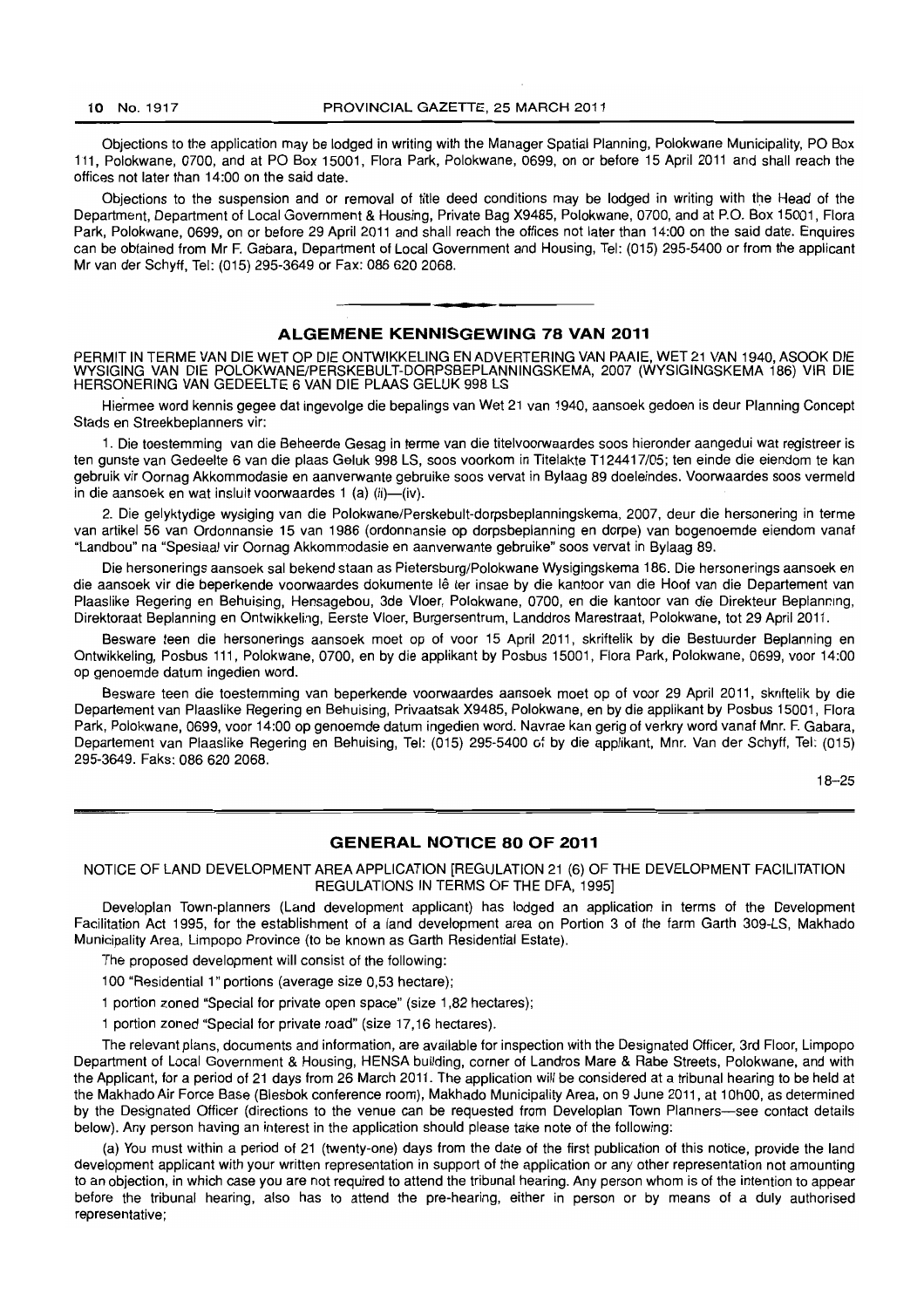(b) if your comments constitute an objection to any aspect of the land development application, you must appear in person or through a duly authorised representative before the tribunal at the pre-hearing conference on the following date: 18 May 2011;

(c) any written objection or representation must be delivered to the land development applicant at 115 Marshall Street, Polokwane, or to P.O. Box 1883, Polokwane, 0700, and you must contact the designated officer if you have any queries on: Tel: (015) 284-5000 Ext. 5355. Fax: 086 603 7864. E-mail: netshitomboniht@limdlgh.gov.za. The designated officer is: Mr H. T. Netshitomboni (Cell: 072 185 6197). In terms of the Development Facilitation Act 1995, this notice has the effect of a subpoena and failure to comply with this notice constitutes a criminal offence.

Any written objection or representation must state the name and address of the person or body making the objection or representation, the interest that such person or body has in the matter, and the reasons for the objection or representation, and must be delivered to the land development applicant at his address set out below within the said period of 21 days. The reader may contact the Designated Officer (if he/she has any queries)—see contact details above.

#### **Land Development Applicant**

Developlan Pietersburg Town Planners, P.O. Box 1883, Polokwane, 0700. Tel: (015) 291 4177. Fax: (015) 291-4961, E-mail: tecoplan@mweb.co.za

Date of first publication: 26 March 2011.

# **ALGEMENE KENNISGEWING 80 VAN 2011**

. **- .** 

KENNISGEWING VAN GRONDONTWIKKELINGSGEBIEDAANSOEK [REGULASIE 21 (6) VAN DIE ONTWIKKELINGS-FASILITERINGSREGULASIES **IN** TERME VAN DIE WET OP ONTWIKKELlNGSFASILITERING, 1995)

Developlan Stadsbeplanners (die grondontwikkelingsapplikant) het 'n aansoek geloods in terme van die Wet op Ontwikkelingsfasilitering van 1995, vir die vestiging van 'n grondontwikkelingsgebied op Gedeelte 3 van die plaas Garth 309-LS, Makhado Munisipale Area, Limpopo Provinsie (voorgestelde Garth Residential Estate).

Die voorgestelde ontwikkeling sal bestaan uit die volgende:

100 "Residensieel 1" gedeeltes (gemiddelde grootte 0,53 hektaar elk)

1 gedeelte gesoneer "Spesiaal vir privaat oopruimte" (grootte 1,82 hektaar)

1 gedeelte gesoneer "Spesiaal vir privaat pad" (17,16 hektaar).

Die relevante plan(ne), dokument(e) en inligting is beskikbaar vir inspeksie by die Aangewese Beampte ("designated officer"), Limpopo Departement van Plaaslike Regering & Behuising, Hensa Gebou, hoek van Landros Mare en Rabestraat, Polokwane, vir 'n period van 21 dae vanaf 26 Maart 2011. *Die* aansoek sal oorweeg word tydens 'n tribunaalverhoor wat sal plaasvind by die Makhado Lugmagbasis (Blesbok konferensiekamer), Makhado munisipale area, op 9 Junie 2011 om 10hOO. Aanwysings na die plek waar die verhoor sal plaasvind kan bekom word vanaf die grondontwikkelingsapplikant. Enige persoon wat belang het in die aansoek moet asseblief op die volgende let:

(a) U moet u binne 'n periode van 21 dae vanaf die datum van hierdie kennisgewing, die grondontwikkelings-applikant voorsien wat u skriftelike voorlegging ter ondersteuning van die aansoek of enige sodanige voorlegging wat nie 'n beswaar verteenwoordig in welke geval daar nie van u vereis word om voor die tribunaal te verskyn nie. Enige persoon wat van voornemens is om by die tribunaal verhoor te verskyn, moet ook die voorverhoorkonferensie persoonlik of deur sy/haar behoorlik gemagtigde verteenwoordiger, bywoon; of,

(b) indien u kommentare 'n beswaar teen enige aspek van die grondontwikkelingsaansoek behels, moet u in persoon verskyn of verteenwoordig word by die tribunaal tydens die voorverhoorkonferensie op die volgende datum: 18 May 2011 ;

(c) enige beswaar of voorlegging moet aan die grondontwikkelingsapplikant afgelewer word by Marshallstraat 115, Polokwane, of by Posbus 1883, Polokwane, 0700, en u moet die Aangewese Beampte ("designated officer") kontak by: Tel: (015) 284-5000 Uitbreiding 5355. Faks: 0866037864. E-pos: netshitombonitht@limdlgh.gov.za (mnr. H.T. Netshitomboni, Sel: 072 185 6197). In terme van die Wet op Ontwikkelingsfasilitering, 1995, het hierdie kennisgewing die effek van 'n dagvaardiging en indien daar nie voldoen word aan hierdie kennisgewing nie sal dit as 'n kriminele oortreding geag word.

Enige skriftelike beswaar of voorlegging moet die naam en adres van die persoon of liggaam wat die beswaar of voorlegging opper, vermeld. Voorts moet dit die belange van sodanige persoon of liggaam in die aangeleentheid vermeld, asook die redes vir sodanige beswaar of voorlegging. Dit moet aan die grondontwikkelingsapplikant by sy of haar adres (sien onder-genoemde adres) binne die gemelde periode van 21 dae, afgelewer word.

#### **Grondontwikkelingsapplikant**

Developlan Pietersburg Stadsbeplanners, Posbus 1883, Polokwane, 0700. Tel: (015) 291 4177. Faks: (015) 291-4961, E-pos: tecoplan@mweb.co.za

Datum van kennisgewing (eerste plasing): 26 Maart 2011.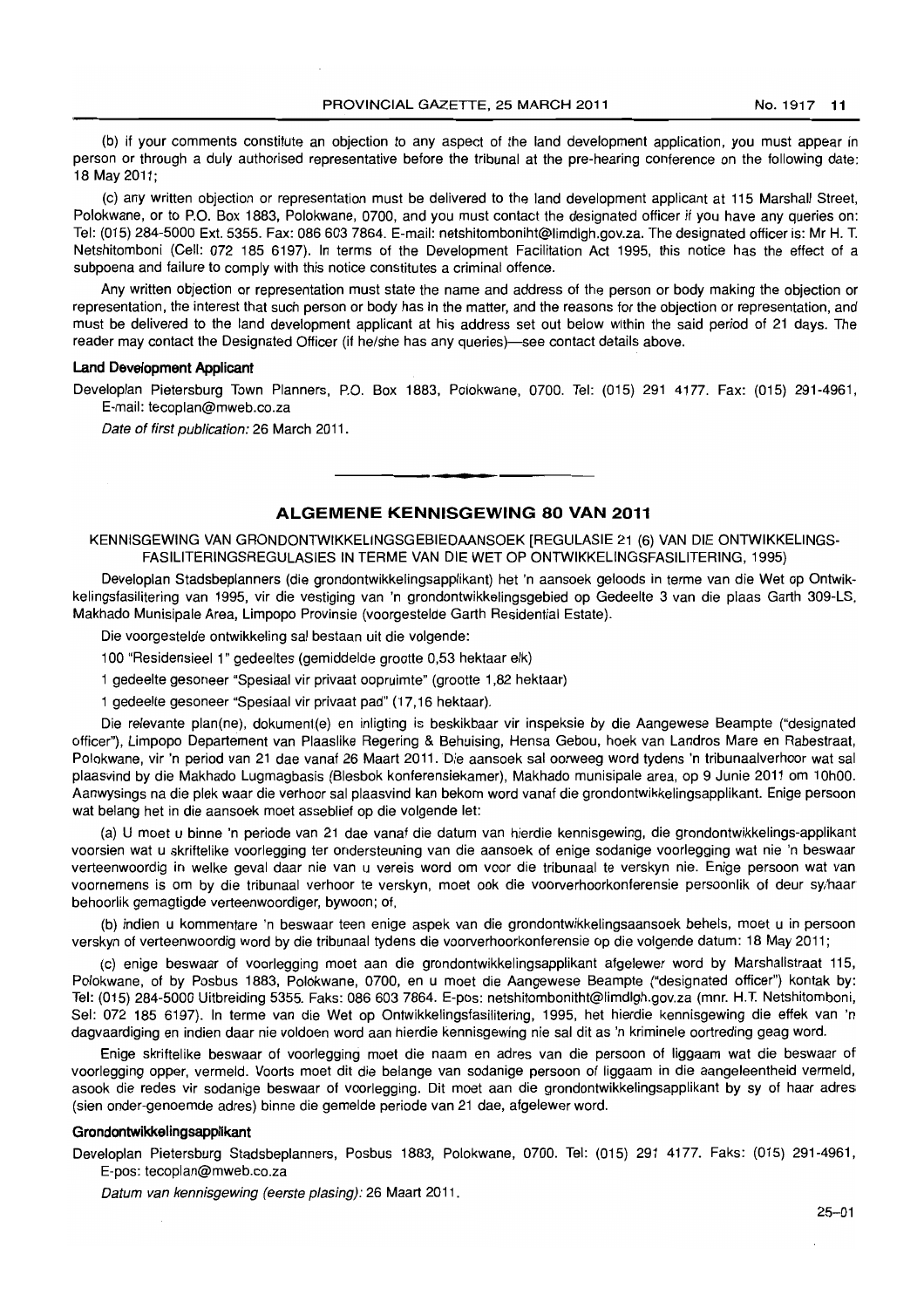#### GENERAL NOTICE 81 OF 2011

#### NOTICE OF APPLICATION FOR AMENDMENT OF THE TOWN-PLANNING SCHEME IN TERMS OF SECTION 56 (1) (b) (i) OF THE TOWN-PLANNING AND TOWNSHIPS ORDINANCE. 1986 (ORDINANCE 15 OF 1986)

#### LEPHALALE AMENDMENT SCHEME 281

I. Dries de Ridder. being the authorized agent of the owner of the Remainder and Portion 4 of Erf 3975. Ellisras Extension 29 Township, hereby give notice in terms of section 56 (1) (b) (i) of the Town-planning and Townships Ordinance, 1986. that I have applied to the Lephalale Municipality for the amendment of the town-planning scheme known as the Lephalale Town-planning Scheme, 2005. as approved on 30 November 2005, by virtue of Council Resolution A29/2005( 11), by the rezoning of the property described above, situated in Springbok Avenue, Onverwacht, from Residential 2, one dwelling unit per 500 m<sup>2</sup>, to Residential 3, one dwelling per  $250 \text{ m}^2$  and consolidation.

Particulars of the application will lie for inspection during normal office hours at the office of the Manager: Corporate Services, Room 0105, Municipal Offices, Lephalale Municipality, Lephalale, for a period of 28 days from 25 March 2011.

Objections to or representations in respect of the application must be lodged with or made in writing to the Manager: Corporate Services, at the above address or at Private Bag X136, Ellisras, 0555, within a period of 28 days from 25 March 2011.

Address of authorized agent: Dries de Ridder Town and Regional Planner, PO Box 5635, Onverwacht, 0557. Telephone Number 082 578 8501.

**1\_'** 

# ALGEMENE KENNISGEWING 81 VAN 2011

KENNISGEWING VAN MNSOEK VIR WYSIGING VAN DORPSBEPLANNINGSKEMA INGEVOLGE ARTIKEL 56 (1) (b) (i) VAN DIE ORDONNANSIE OP DORPSBEPLANNING EN DORPE, 1986 (ORDONNANSIE 15 VAN 1986)

#### LEPHALALE-WVSIGINGSKEMA 281

Ek, Dries de Ridder, synde die gemagtigde agent van die eienaar van die Restant en Gedeelte 4 van Erf 3975, Ellisras Uitbreiding 29-dorpsgebied, gee hiermee ingevolge artikel 56 (1) (b) (i) van die Ordonnansie op Dorpsbeplanning en Dorpe, 1986, kennis dat ek aansoek gedoen het by die Lephalale Munisipaliteit vir die wysiging *van* die dorpsbeplanningskema, bekend as die Lephalale-dorpsbeplanningskema, 2005, soos goedgekeur op 30 November 2005, by wyse van Raadsbesluit A29/2005(11), deur die hersonering van die eiendomme hierbo beskryf, gelee te Springbokweg, Onverwacht, van Residensieel 2, een woonhuis per 500 m<sup>2</sup>, na Residensieel 3, een woonhuis per 250 m<sup>2</sup> en konsolidasie.

Besonderhede van die aansoek lê ter insae gedurende gewone kantoorure by die Bestuurder: Korporatiewe Dienste, Kamer 0105, Munisipale Kantore, Lephalale Munisipaliteit, Lephalale, vir 'n tydperk van 28 dae vanaf 25 Maart 2011.

Besware teen of vertoe ten opsigte van die aansoek moet binne 28 dae vanaf 25 Maart 2011, skriftelik by of tot die Bestuurder: Korporatiewe Dienste, by bovermelde adres of by Privaatsak X136, Ellisras, 0555, ingedien word.

Adres van die gevolmagtigde: Dries de Ridder Stads en Streekbeplanner, Posbus 5635, Onverwacht, 0557. Telefoonnommer 082 578 8501.

25-01

#### GENERAL NOTICE 82 OF 2011

REMOVAL OF RESTRICTIONS ACT, 1967

#### ERF *1/3390,* PHALABORWA EXT. 1

It is hereby notified in terms of section 2 (1) of the Removal of Restrictions Act, 1967, that the MEC has approved-

- (1) the removal of the conditions of title of Ptn 1 of Erf 3390, Phalaborwa Ext 1, which prohibits the use of the land for any other purpose than that of a residential building; and
- (2) Phalaborwa Town-planning Scheme, 1981, be amended by the rezoning of Ptn 1 of Erf 3390, Phalaborwa Ext 1 from "Residential 1" to "Business 1" by way of Phalaborwa Amendment Scheme 178.

The amendement scheme will be known as Phalaborwa Amendment Scheme 178 as indicated on the relevant Map 3 documentation and scheme clauses, which are open for inspection at the office of the Deputy Director-General: Department of Local Government and Housing, Polokwane, and the Municipal Manager of the Ba-Phalaborwa Municipality.

The above-mentioned amendment scheme shall come into operation on the date of publication of this notice.

Ref: LH 1211/4/3/2/2/2(14)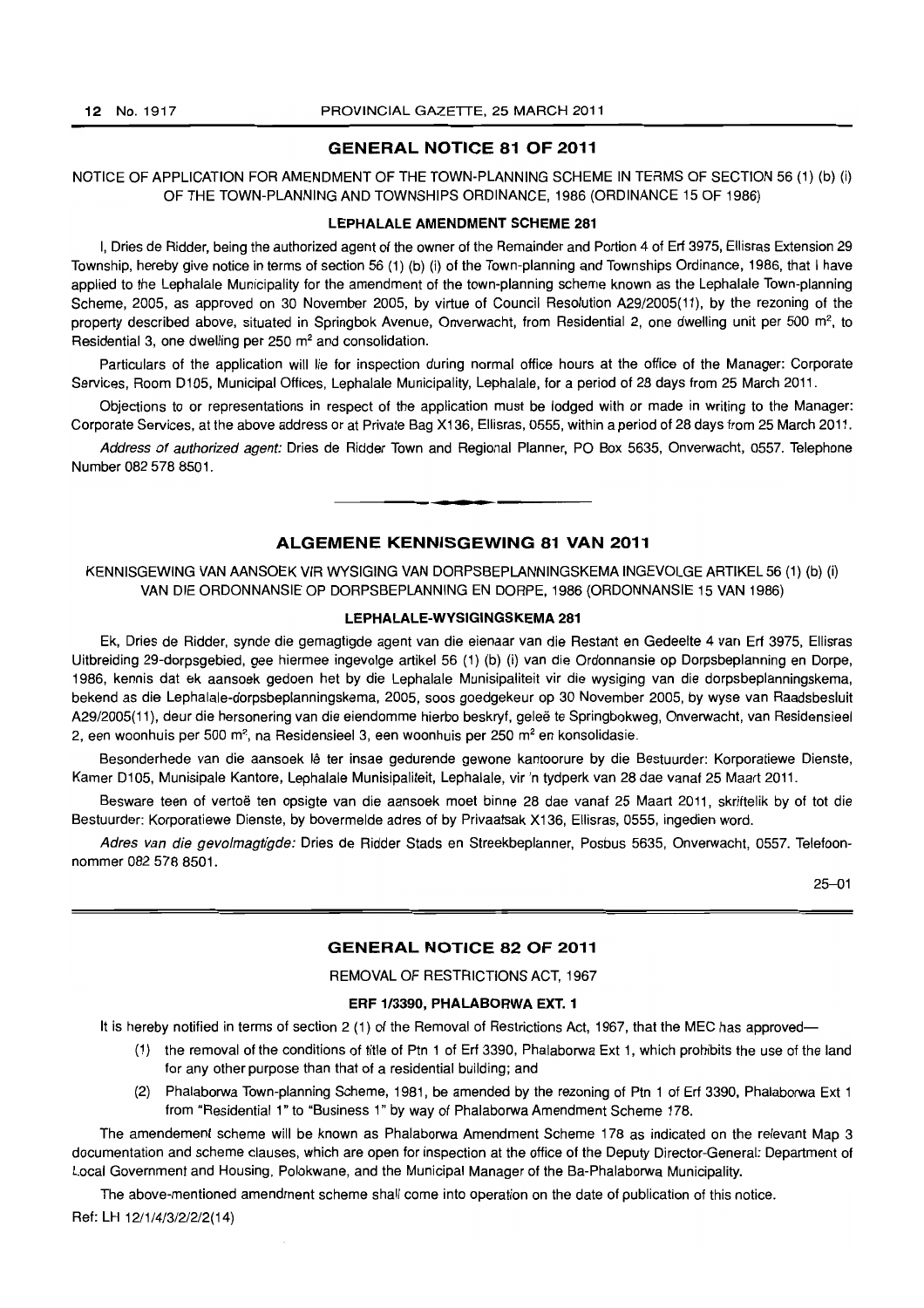#### **ALGEMENE KENNISGEWING 82 VAN 2011**

WET OP OPHEFFING VAN BEPERKINGS, 1967

#### **ERF 1/3390, PHALABORWA UITBREIDING 1**

Hierby word bekendgemaak ingevolge die bepalings van artikel 2 (i) van die Wet op Opheffing *van* Beperkings, 1967, dat die LUR goedgekeur het dat-

- (i) opheffing van die titelvoorwaardes van Gedeelte 1 van Erf 3390, Phalaborwa Uitbreiding 1, wat die gebruik van die grond voorbehou vir die oprigting van 'n residensiele gebou alleenlik; en
- (2) die Phalaborwa-dorpsbeplanningskema, 1981, gewysig word deur die hersonering van Ged 1 van Erf 3390, Phalaborwa Uitbreiding 1, van "Residensieel1" na "Besigheid 1" deur middel van Phalaborwa-wysigingskema 178,

welke wysigingskema bekend sal staan as Phalaborwa Wysigingskema 178, soos aangedui op die betrokke Kaart 3 dokumentasie en skemaklousules, wat ter insae Ie in die kantoor van die Adjunk Direkteur-Generaal: Plaaslike Regering en Behuising, Polokwane, en die Munisipale Bestuurder van die Ba-Phalaborwa Munisipaliteit.

Die bogenoemde wysigingskema sal in werking tree op die datum van publikasie van hierdie kennisgewing.

Verwysingsnommer: LH 1211/4/3/21212( 14}

#### **GENERAL NOTICE 83 OF 2011**

NORTHERN PROVINCE GAMBLING ACT, 1995 (ACT 4 OF 1995), AS AMENDED, APPLICATION FOR A SITE OPERATOR LICENCE

Notice is hereby given that Mr Dinis Clemente Dos Ramos Abreu, ID No. 7211235510084, t/a DJ's Pub and Entertainment, intends on submitting an application to the Northern Province Gambling Board on the 30 March 2011 for a Site Operator Licence. The application will be open for public inspection at the office of the Northern Province Gambling Board at 22 Schoeman Street, Polokwane, Limpopo Province, 0699, from 31 March 2011.

1. The purpose of the application is to obtain a Site Licence to operate and keep limited payout machines on the site premises, in the Province of Limpopo.

2. The applicant's site premises is located at 97 Dohl Street, Polokwane, Limpopo.

3. The owners and/or managers of the site are as follows: Mr. Dinis Clemente Dos Ramos Abreu.

Attention is directed to the provisions of section 26 of the Northern Province Gambling Act, 1995 (Act No.4 of 1995), as amended, which makes provision for submission of written objections in respect of the application. Such objections should be lodged within 30 days from 31 March 2011 with the Chief Executive Officer, of the said Gambling Board whose address is 22 Schoeman Street, Polokwane, or Private Bag 9520, Polokwane, South Africa, 0700.

### **GENERAL NOTICE 84 OF 2011**

NORTHERN PROVINCE GAMBLING ACT, 1995 (ACT 4 OF 1995), AS AMENDED, APPLICATION FOR A SITE OPERATOR LICENCE

Notice is hereby given that, Hollywood Sportsbook Gauteng, Reg. No. 2008/012291/07, t/a Hollywood Polokwane, intends on submitting an application to the Northern Province Gambling Board on the 30 March 2011 for a Site Operator Licence. The application will be open for public inspection at the office of the Northern Province Gambling Board at 22 Schoeman Street, Polokwane, Limpopo Province, 0699, from 31 March 2011.

1. The purpose of the application is to obtain a Site Licence to operate and keep limited payout machines on the site premises, in the Province of Limpopo.

2. The applicant's site premises is located at 97 Dohl Street, Polokwane, Limpopo.

3. The owners *andlor* managers of the site are as follows: Mr. Owen Brian Heffer.

Attention is directed to the provisions of section 26 of the Northern Province Gambling Act, 1995 (Act No.4 of 1995), as amended, which makes provision for submission of written objections in respect of the application. Such objections should be lodged within 30 days from 31 March 2011 with the Chief Executive Officer, of the said Gambling Board whose address is 22 Schoeman Street, Polokwane, or Private Bag 9520, Polokwane, South Africa, 0700.

#### **GENERAL NOTICE 85 OF 2011**

NORTHERN PROVINCE GAMBLING ACT, 1995 (ACT 4 OF 1995), AS AMENDED, APPLICATION FOR A SITE OPERATOR LICENCE

Notice is hereby given that Mr Thema Motlhokomane Joseph, ID No. 7101185393088, t/a Lapologa Liquor Restaurant, intends on submitting an application to the Northern Province Gambling Board on 30 March 2011, for a Site Operator Licence. The application will be open for public inspection at the office of the Northern Province Gambling Board at 22 Schoeman Street, Polokwane, Limpopo Province, 0699, from 31 March 2011.

1. The purpose of the application is to obtain a Site Licence to operate and keep limited payout machines on the site premises, in the Province of Limpopo.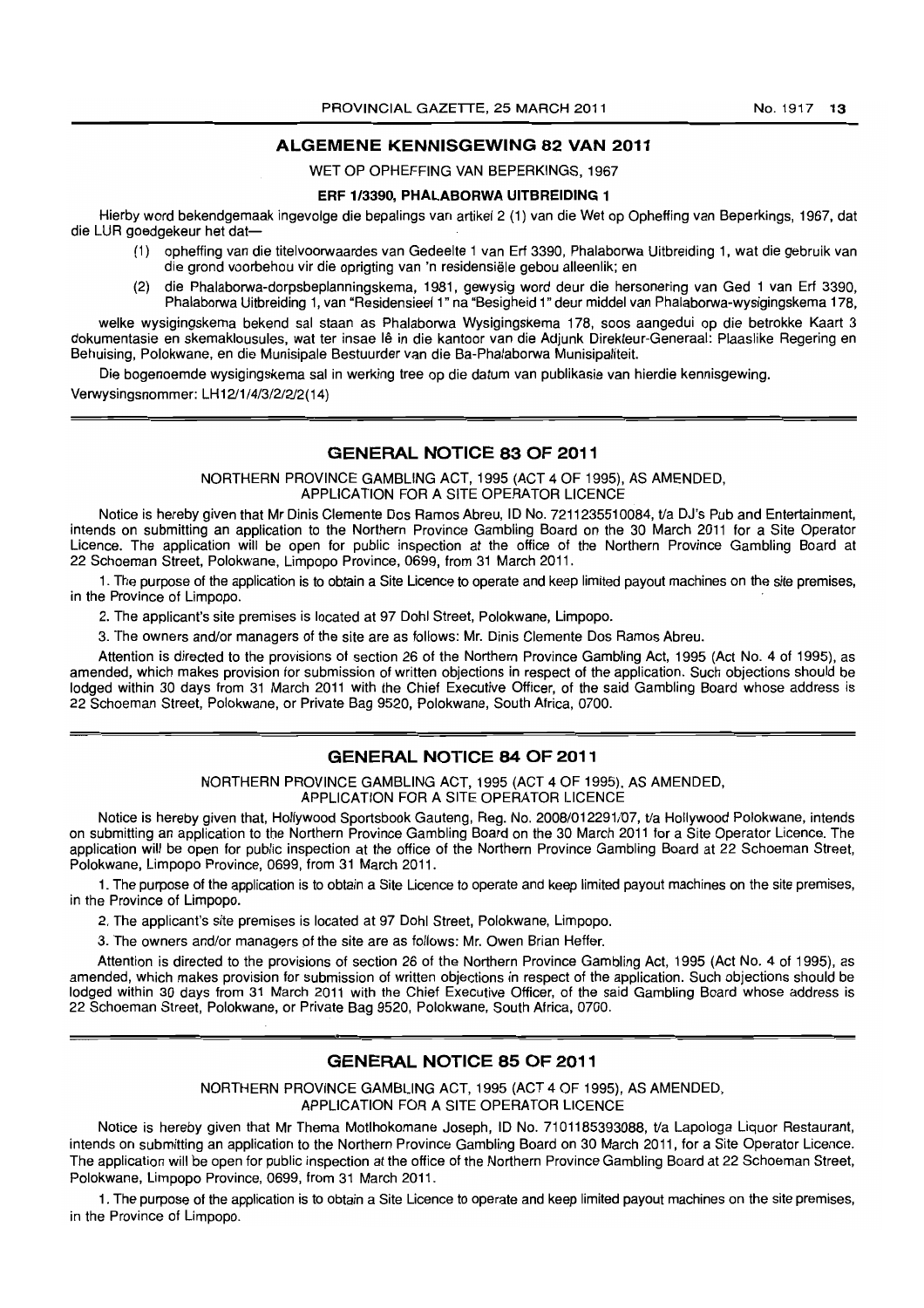2. The applicant's site premises is located at Site 8197, Zone 7, Seshego, Limpopo.

3. The owners and/or managers of the site are as follows: Mr Thema Motlhokomane Joseph.

Attention is directed to the provisions of section 26 of the Northern Province Gambling Act, 1995 (Act No.4 of 1995), as amended, which makes provision for submission of written objections in respect of the application. Such objections should be lodged within 30 days from 31 March 2011 with the Chief Executive Officer, of the said Gambling Board whose address is 22 Schoeman Street, Polokwane, or Private Bag 9520, Polokwane, South Africa, 0700.

#### **GENERAL NOTICE 86 OF 2011**

NORTHERN PROVINCE GAMBLING ACT, 1995 (ACT 4 OF 1995), AS AMENDED, APPLICATION FOR A SITE OPERATOR LICENCE

Notice is hereby given that, Mrs. Anna Thabo Seemola, ID No. 7211120451089, t/a Shakes Bar Lounge, intends on submitting an application to the Northern Province Gambling Board on 30 March 2011, for a Site Operator Licence. The application wilt be open for public inspection at the office of the Northern Province Gambling Board at 22 Schoeman Street, Polokwane, Limpopo Province, 0699, from 31 March 2011

1. The purpose of the application is to obtain a Site Licence to operate and keep limited payout machines on the site premises, in the Province of Limpopo.

2. The applicant's site premises is located at Unit 38, Lebowakgomo, Limpopo.

3. The owners and/or managers of the site are as follows: Mrs Anna Thabo Seemola.

Attention is directed to the provisions of section 26 of the Northern Province Gambling Act, 1995 (Act No.4 of 1995), as amended, which makes provision for submission of written objections in respect of the application. Such objections should be lodged within 30 days from 31 March 2011 with the Chief Executive Officer, of the said Gambling Board whose address is 22 Schoeman Street, Polokwane, or Private Bag 9520, Polokwane, South Africa, 0700

#### **GENERAL NOTICE 87 OF 2011**

NORTHERN PROVINCE GAMBLING ACT, 1995 (ACT 4 OF 1995), AS AMENDED, APPLICATION FOR A SITE OPERATOR LICENCE

Notice is hereby given that Nadisco CC, Reg. No. 2009/131054/23, t/a Upstairs Pool and Sports Bar, intends on submitting an application to the Northern Province Gambling Board on the 30 March 2011 for a Site Operator Licence. The application will be open for public inspection at the office of the Northern Province Gambling Board at 22 Schoeman Street, Polokwane, Limpopo Province, 0699, from 31 March 2011.

1. The purpose of the application is to obtain a Site Licence to operate and keep limited payout machines on the site premises in the Province of Limpopo.

2. The applicant's site premises is located at 293 Marshall Street, Polokwane, Limpopo.

3. The owners and/or managers of the site are as follows: Mr PHC Bergh and Mr I. Vorster.

Attention is directed to the provisions of section 26 of the Northern Province Gambling Act, 1995 (Act No.4 of 1995) as amended, which make provision for submission of written objections in respect of the application. Such objections should be lodged within 30 days from 31 March 2011 with the Chief Executive Officer, of the said Gambling Board whose address is 22 Schoeman Street, Polokwane, or Private Bag 9520, Polokwane, South Africa, 0700.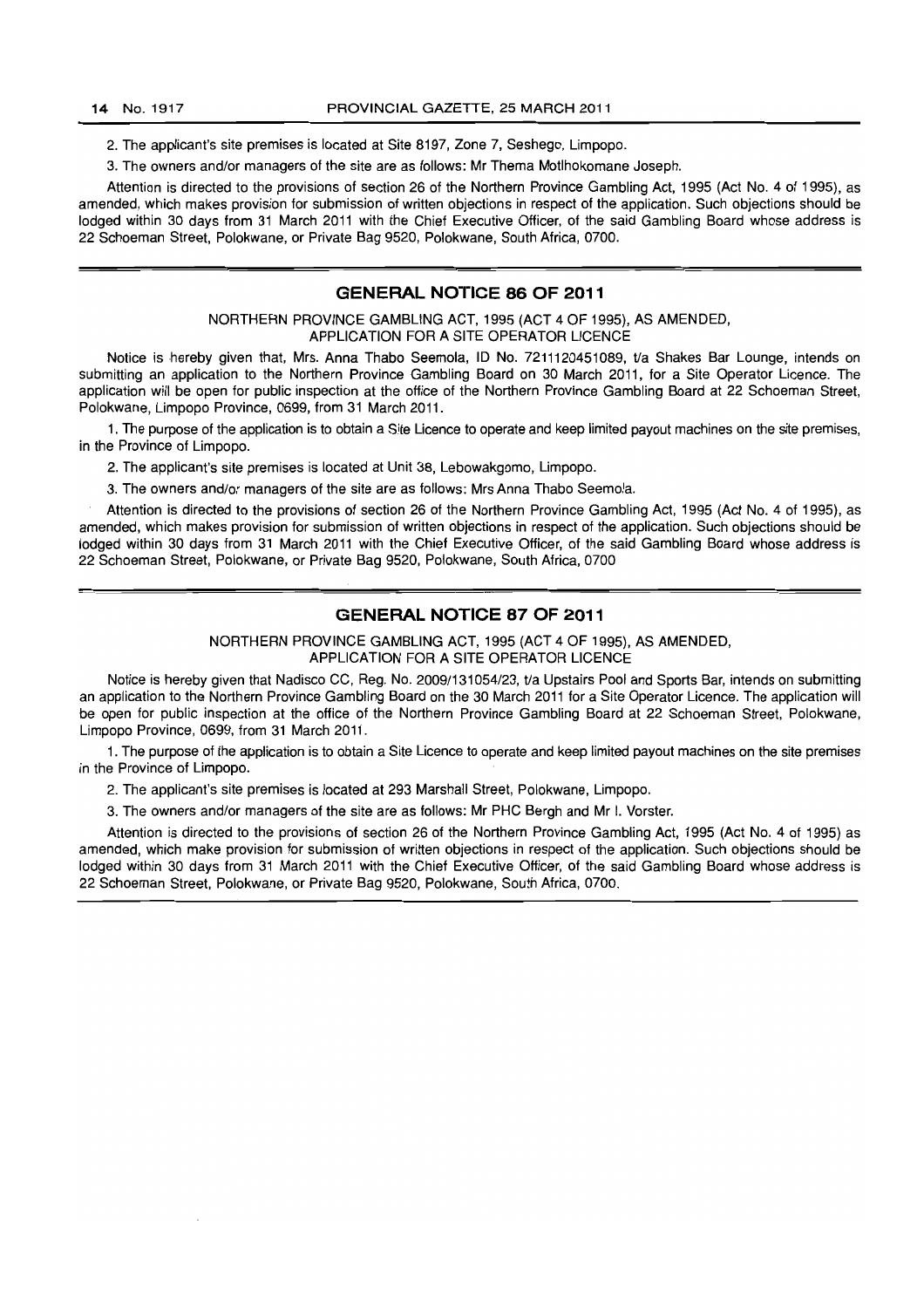#### GENERAL NOTICE 79 OF 2011

# A NOTICE OF LAND DEVELOPMENT AREA APPLICATION

# [Regulation 21(10) of the Development Facilitation Regulation in terms of the Development Facilitation Act, 1995 (Act No. 67 of 1995)]

I Tshilidzi Timothy Mudzielwana of the firm Fulwana Planning Consultants CC has lodged an application in terms of the Development Facilitation Act, 1995 for the establishment of a land development area on Portion 2 and 3 of the farm Siloam 199 MT and a simultaneous consolidation of two properties with land use rights to be promulgated by means of Makhado Land Use Scheme 2009.

The development will consist of the following: A shopping centre and a taxi rank to be zoned Business 1 in terms of the land use scheme of the Makhado Local Municipality. The relevant plan{s) document(s) and information are available for inspection at the offices of the Designated Officer, Office no 323, Hensa Towers cnr Rabe and Landdros Mare Street, Polokwane and the offices of the Land development Applicant, as stated below for a period of 21 days from 11 March 2011.

The application will be considered at a Tribunal hearing to be held at the Mphephu Traditional Council Offices in Dzanani Area on the 10<sup>th</sup> of June 2011 at 10h00 and the pre-hearing conference will be held at Mphephu Traditional Council Offices in Dzanani Area on the  $19<sup>th</sup>$  of May 2011 at 10H00.

Any person having an interest in the application should please note:

- 1. You may within a period of 21 (twenty one) days from the date of the first publication (i.e.11 March 2011) of the notice, provide the Land Development Application with your written representation in support of the application or any other written representation not amounting to an objection, in· which to attend the tribunal hearing or
- . 2. If your comments constitute an objection to any aspect of the land development application, you must appear in person or through a duly authorized representative before the Tribunal at the pre-hearing conference. Any written objective or representation must state the name and address of the person of body making the objection or representation, the interest that such person or body has in the matter, and the reason for the objection or representation within the said period of 21 days.

You may contact the Designated Officer jf you have any queries at Office no 323, Hensa Towers, cnr Rabe and Landdros Mare Street, Polokwane, 0700. Tel: 015 284 5000( Ext 5355) and email:netshitomboniHT@limdlgh.gov.za, or the Land Development Applicant: Mr. Tshilidzi Mudzielwana of the firm Fulwana Planning consultants, P.O Box 55980, Polokwane, 0700 or 91 Hans Van Rensburg, Office 3 Eurasia Office Complex, Polokwane ,0699. Tel: 015 297 6060, Fax 015 2974040, e-mail: Tshilidzi@fulwanapc.co.za/fulwanapc@vodamail.co.za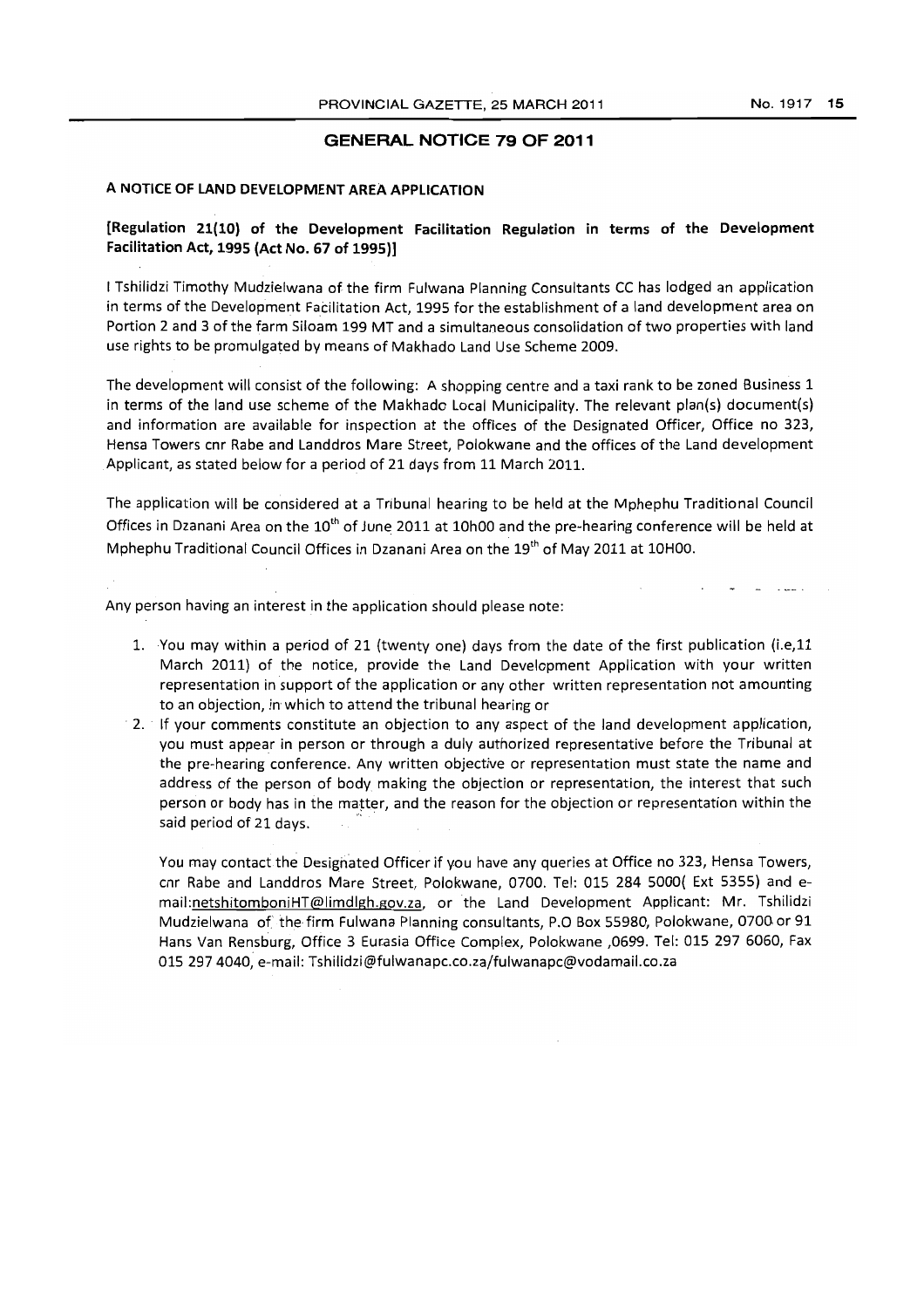#### **GENERAL NOTICE 79 OF 2011**

#### NDIVHADZO VA U BVElEDZISWA HA SHANGO

## [Regulation 21(10) of the Development Facilitation Regulation in terms of the Development Facilitation Act, 1995 (Act No.67 of 1995)

Nne Tshilidzi Timothy Mudzielwana wa tshiimiswa tsha Fulwana Planning Consultants ndo rumela khumbelo u ya nga ha mulayo wa u Tavhanyisa Mveledziso (Development Facilitation Act, 1995) ya u bveledzisa shango kha tshipiga tsha vhuvhili na tsha vhuraru tsha bulasi va Siloam 199 MT na u tanganvisa zwiimiswa zwivhili na pfanelo dza shango dzine dza kho tea u themendelwa u ya ngaha mulayo wa u langula ku shumisele kwa shango (Makhado land use Scheme 2009).

Mveledziso i angaredza zwi tevhelaho: Mavhengele na vhu ima dzithekhisi zwine zwago vhewa sa Bindu la u thoma uva nga ha mulayo wa land Use Scheme ya Makhado local Municipality. Pulane , mabambiri na mafhungo a elanaho na khumbelo iyi zwi hone u itela tsedzuluso kha dzi ofisi dza Muofisiri o nangiwaho, Ofisi ya vhu 323, Hensa Towers khoneni ya tshitarata tsha Rabe na Landros Mare, Polokwane na ofisini dza mudzudzanvi wa khumbelo sa zwe zwa bulwa afho fhasi vhukati ha maguvha a fumbilinthihi u bva dzi 11 March 2011.

Dzulo la u fhedzisa malugana na khumbelo li do farelwa dziofisini dza nduni ya vhuhosi ya Mphephu (Mphephu Traditional Council offices) kha la Dzanani nga la Fumi la nwedzi wa fulwi 2011( 20 June 2011) nga awara ya vhufumi. Dzulo la u ranga li do farelwa dziofisini dza nduni ya vhuhosi ya Mphephu (Mphephu Traditional Council offices) kha !a Dzanani nga la Fumi tahe nwedzi wa Shundunthule 2011(19 May 2011) nha awara ya vhufumi.

Nnyi na nnyi ane a vha na dzangalelo kha khumbelo ivo u tea u ita zwi tevhelaho:

1. U tea uri vhukati ha maduvha a Fumbilinthihi u bva kha duvha la u thoma ndivhadzo, (i.e, 11 March 2011) u fanela u rumela khumbelo kana makumedzwa awe kha muhumbeli wa Mveledziso ya shango, yo sumbedzisa thikhedzo kana khanedzo malugana na khumbelo yo bulwaho.

Muthu arena dzangalelo la u dzhenelela u thetsheleswa ha iyi khumbelo u tea u dzhenelela nzudzanyo dza guvhangano la u thetshelesa nga ene mune kana a rumele mudinda o teaho.

2. Arali makumedzwa avha na khanedzo kha kbumbelo iyi, vha tea u dzhenelela u thetsheleswa ha u ranga nga vhone vhane kana vha rumele mudinda o teaho.

Vha nga kwamana na Muofisiri o nangiwaho arali huna zwine vha toda u divha kha Ofisi ya vhu 323, Hensa Towers, khoneni ya tshitarata tsha Rabe na landros Mare, Polokwane, 0700. Tel: 015 2845000 - (5355) na email kha: netshitomboniHT@limdlgh.gov.za, kana muhumbeli wa Mveledziso ya shango:Vho-Tshilidzi Mudzielwana vha tshiimiswa tsha Fulwana Planning Consultants kha giresi i tevhelaho: P.O Box 55980, Polokwane, 0699. Tel; 015 297 6060, Fax: 015 297 4040, email: Tshilidzi@fulwanapc.co.za/fulwanapc@vodamail.co.za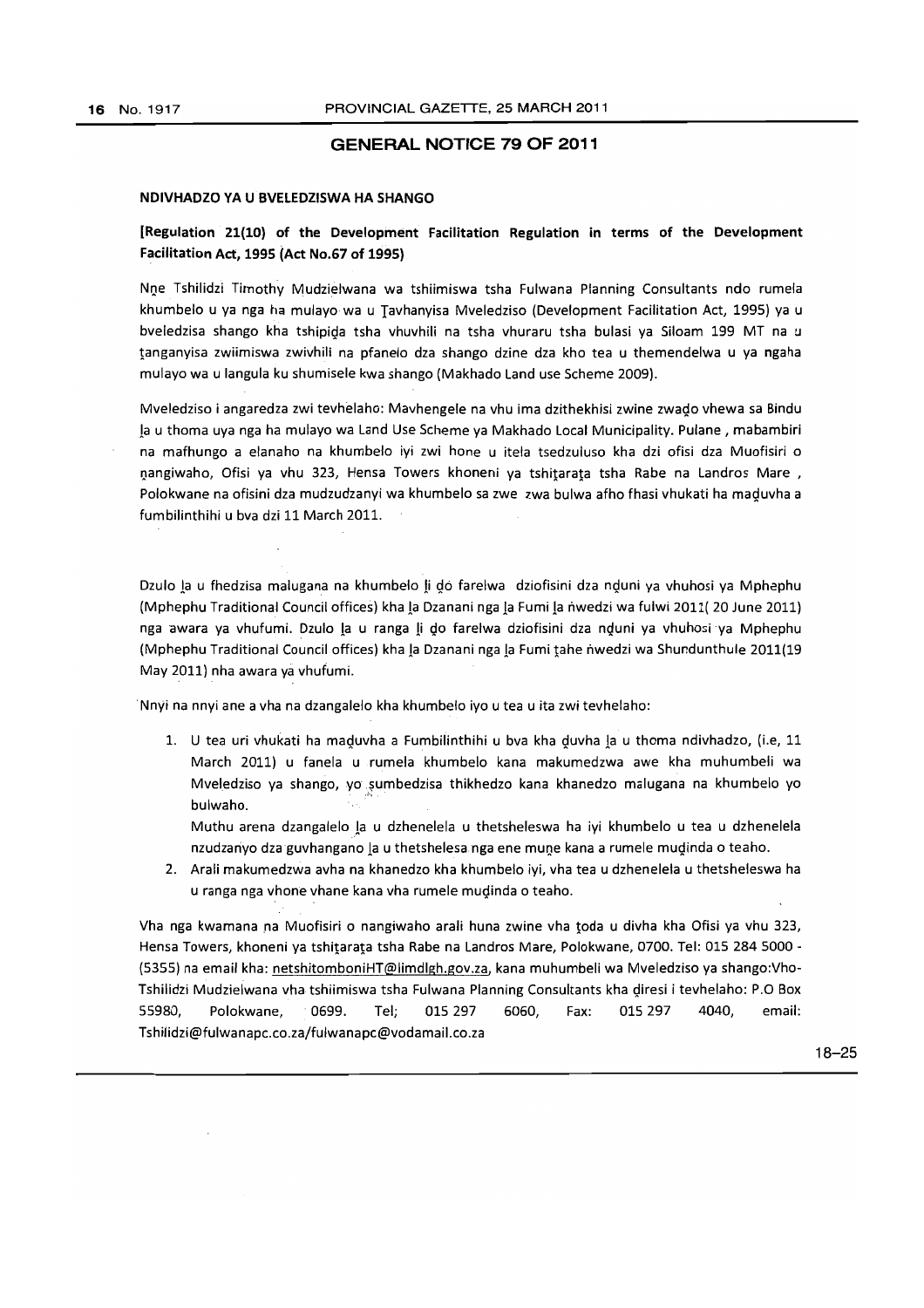# **LOCAL AUTHORITY NOTICES**

# **PLAASLIKE BESTUURSKENNISGEWINGS**

# **LOCAL AUTHORITY NOTICE 112**

#### **POLOKWANE/PERSKEBULT AMENDMENT SCHEME 226 NOTICE OF APPLICATION FOR THE AMENDMENT OF THE POLOKWANE/PERSKEBULT TOWNPLANNING SCHEME, 2007, IN TERMS OF SECTION 56(1)(B)(I) OF THE TOWNPLANNING AND TOWNSHIPS ORDINANCE, 1986 (ORDINANCE NO 15 OF 1986)**

I, Charlotte van der Merwe, being the authorized agent of the owner of the erf mentioned below hereby give notice in terms of Section 56(1)(b)(i) of the Townplanning and Townships Ordinance, 1986 (Ordinance No 15 of 1986) that I have applied to the Polokwane Municipality for the amendment of the Townplanning Scheme known as the Polokwane/Perskebult Townplanning Scheme, 2007 in so far as the rezoning of Portion 1 of Erf 867, Pietersburg, situated at 29 Magasyn Street, Polokwane, from "Residential 1" to "Education" for the purposes of to establish a Pre-School<br>Facility.

Particulars of the application will lie for inspection during normal office hours at the office of the Director: Spatial Planning and Land Use Management, first floor, Civic Centre, Landdros Mare Street, Polokwane for a period of 28 days from 18 March 2011.

Objections to or representations in respect of the application must be lodged with or made in writing to the Municipal Manager at the above address or at P O Box 111, POLOKWANE, 0700 within a period of 28 days from 18 March 2011. Address of agent: Kamekho Town Planners P O Box 4169 Polokwane 0700 Tel: 015 295 7382

#### **PLAASLIKE BESTUURSKENNISGEWING 112**  POLOKWANE/PERSKEBULT WYSIGINGSKEMA 226

**•** 

KENNISGEWING VAN DIE AANSOEK OM DIE WYSIGING VAN DIE POLOKWANE/PERSKEBULT DORPSBEPLANNINGSKEMA, 2007 INGEVOLGE ARTIKEL 56(1)(B)(I) VAN DIE ORDONNANSIE OP **DORPSBEPLANNING EN DORPE, 1986 (ORDONNANSIE NO 15 VAN 1986)** 

Ek, Charlotte van der Merwe, synde die gemagtigde agent van die eienaar van die ondergenoemde erf, gee hiermee ingevolge Artikel 56(1)(b)(i) van die Ordonnansie op Dorpsbeplanning en Dorpe, 1986 (Ordonnansie 15 van 1986) kennis dat ek by die Polokwane Munisipaliteit aansoek gedoen het om die wysiging van die Dorpsbeplanningskema bekend as die Polokwane/Perskebult Dorpsbeplanningskema, 2007 deur die hersonering van Gedeelte 1 van Eri 867, Pietersburg, gelee te Magasyn straat 29, Polokwane, vanaf "Residensieel 1" na "Opvoedkundig" vir die doeleindes van 'n Kleuterskool. Besonderhede van die aansoek lê ter insae gedurende kantoorure by die kantoor van die Direkteur: Ruimtelike Beplanning en Grondgebruikbestuur, eerste vloer, Burgersentrum, Landdros Marestraat, Polokwane vir 'n tydperk van 28 dae vanaf 18 Maart 2011.

Besware teen of vertoe ten opsigte van die aansoek moet binne 'n tydperk van 28 dae vanaf 18 Maart 2011 skriftelik by of tot die Munisipale Bestuurder by bovermelde adres of by Posbus 111, POLOKWANE, 0700 ingedien of gerig word. Adres van Agent: Kamekho Stadsbepianners Posbus 4169 Polokwane 0700 Tel: 0152957382

18-25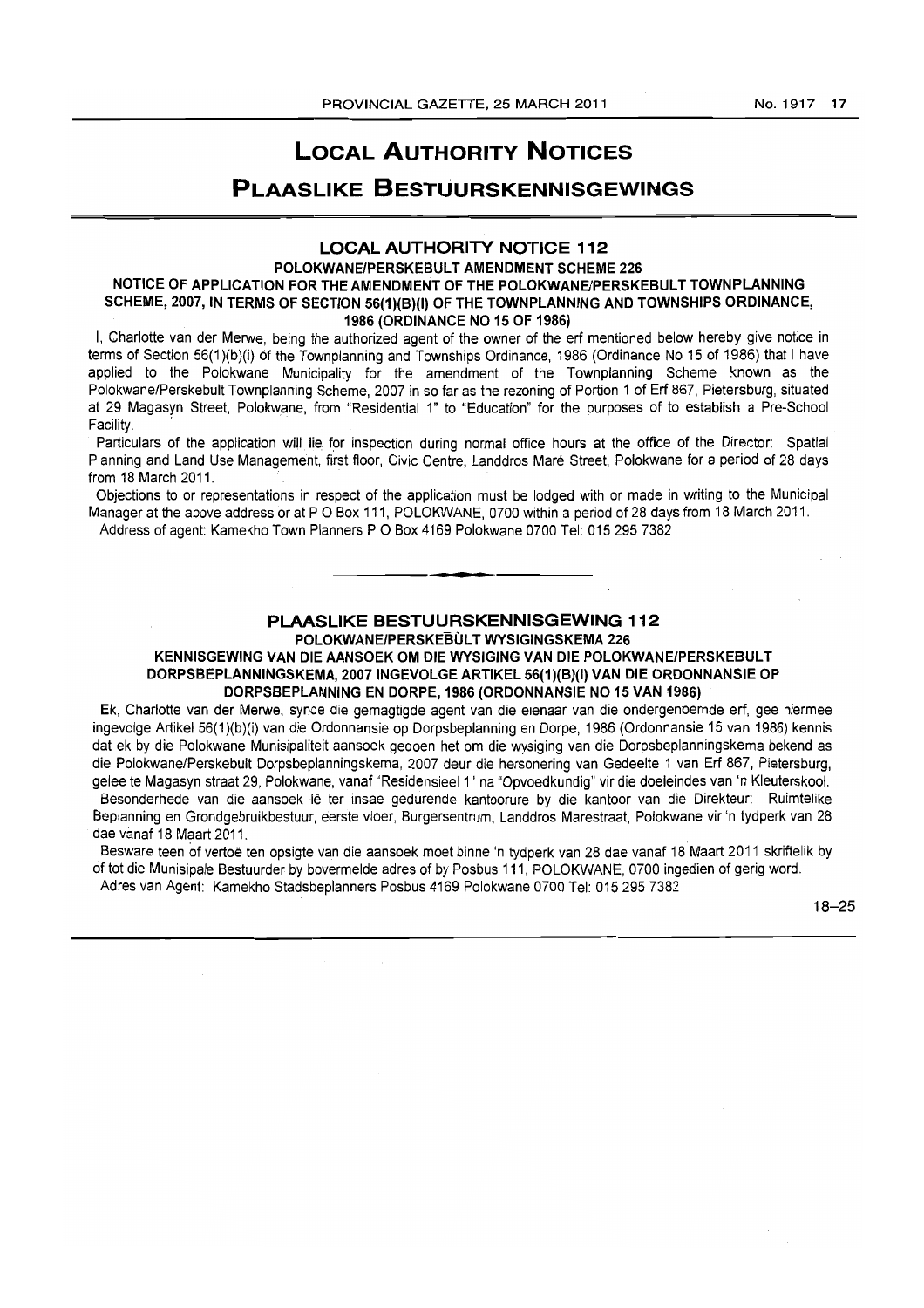#### **LOCAL AUTHORITY NOTICE 123**

#### **GREATER LETABA LOCAL MUNICIPALITY NOTICE OF DRAFT SCHEME**

The Greater Letaba Local Municipality, hereby gives notice in terms of Section 28(1) read together with Sections 18, 53 and 55 of the Town Planning and Townships Ordinance, 1986 (Ordinance 15 of 1986) that a draft town planning scheme to be known as the Greater Letaba Land Use Management Scheme, 2008, has been prepared by it. This scheme is an amendment scheme and extension of the scheme, substituting the Duivelskloof Town Planning Scheme 1996, and the Duivelskoof/Ga-Kgapane Town Planning Scheme, 2000. It contains inter alia the following proposals:

- 1. A revised set of land use control stipulations and definitions contained in the scheme clauses.
- 2. All properties and existing land use rights within the current 1996 and 2000 scheme areas remain part of the scheme, but additional areas, up to the boundaries of the Greater Letaba Local Municipality, have now been included and the scheme is being expanded to these areas, contained in a new set of scheme maps.

The draft scheme will lay for inspection during normal office hours at the office of the Director: Strategic and Spatial Planning, Civic Centre, 44 Botha Street, Modjadjiskloof, for a period of 28 days from 25 March 2011.

Objections to or representations in respect of the application must be lodged with or made in writing to the Municipal Manager at the above address or at P O Box 36, Modjadjiskloof, 0835 within a period of 28 days from 25 March 2011.

Mr Pandelani Isaac Mutshinali MUNICIPAL MANAGER CIVIC CENTRE, MODJADJISKLOOF DATE: 25 March 2011

# **PLAASLIKE BESTUURSKENNISGEWING 123**

• **••** 

#### **GREATER LETABA PLAASLIKE MUNISIPALITEIT KENNISGEWING VAN ONTWERPSKEMA**

Die Greater Letaba Plaaslike Munisipaliteit, gee hiermee kennis in terme van ArtikeI28(1) saamgelees met Artikels 18,53 en 55 van die Dorpsbeplannng en Dorpe Ordonnansie, 1986 (Ordonnansie 15 van 1986) dat 'n ontwerpdorpsbeplanningskema wat bekend sal staan as die Greater Letaba Grondgebruikbeheerskema, 2008, deur hom opgestel is. Hierdie skema is 'n wysigingskema wat die Duivelskloof Dorpsbeplanningskema, 1996, en die Duivelskoof/Ga-Kgapane Dorpsbeplanningskema, 2000, vervang deur dit te wysig en uit te brei. Dit bevat onder andere die volgende voorstelle:

- 1. 'n Gewysigde stel bepalings en definisies vir grondgebruibeheer word vervat in die skama kousules.
- 2. Aile eiendom en bestaande grondgebruisregte binne die bestaande 1996 en 2000 skemagebiede word behou as deel van die skema, maar addisionele gebiede tot by die grense van die Greater Letaba Plaaslike Munisipaliteit, word nou ingesluit en die skema word uitgebrei na hierdie areas, vervat in die nuwe stel skema kaarte.

Besonderhede van die ontwerpskema Ie ter insae gedurende gewone kantoorure by die kantoor van die Direkteur: Strategiese Beplanning en Inligtingsbestuur, Burgersentrum, Bothastraat 44, Modjadjiskloof, vir 'n periode van 28 dae vanaf 25 Maart 2011.

Besware teen of vertoe ten opsigte van die aansoek moet binne 'n periode van 28 dae vanaf 25 Maart 2011 skriftelik by of tot die Munisipale Bestuurder by bovermelde adres of by Posbus 36, Modjadjiskloof, 0835, ingedien of gerig word.

Mr Pandelani Isaac Mutshinali

MUNISIPALE BESTUURDER

BURGERSENTRUM, MODJADJISKLOOF DATUM: 25 Maart 2011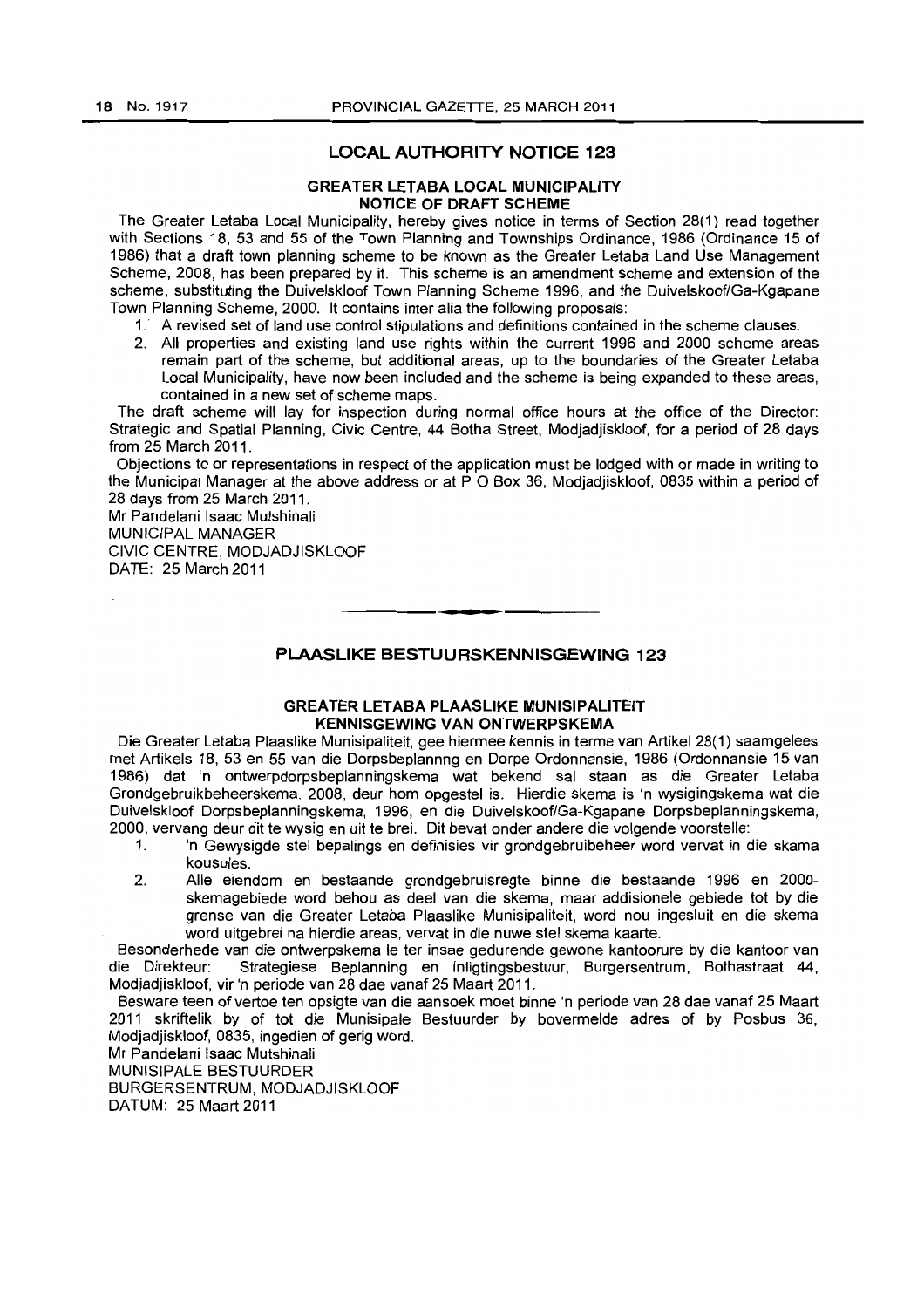### **LOCAL AUTHORITY NOTICE 123**

#### **MMASEPALA WA SELEGAE WA GREATER LETABA TSEBISO VA SEKIMO SA SETHALWA**

Mmasepala wa Selegae wa Greater Letaba, 0 dira tsebiso go ya ka Karolo ya 28(1) e balwa go tee Ie Dikarolo tsa 18,53, Ie 55 tsa Thulaganyo ya Toropo Ie Molawana wa Metsesetoropo, 1986 (Molawana wa 15 wa 1986) wa go re sethalwa sa sekimo sa thulaganyo ya torapo seo seo se tsebjago e Ie Greater Letaba Land Use Management Scheme, 2008, se dirilwe ke wona. Sekimo se ke phetoso ya sekimo le katološo ya sekimo, di tšea legato la Duivelskloof Town Planning Scheme 1996, & Duivelskoof/Ga-Kgapane Town Planning Scheme, 2000. Magareng ga tše dingwe se na le ditšhišinyo tše di latelago:

- 1. Sete yeo e boeleditswego ya melaetsa ya taolo ya tiriso ya naga Ie ditlhaloso tseo di lego ka gare ga mafokwana a sekimo.
- 2. Dithoto ka moka le ditokelo tša tša tirišo ya naga tšeo di lego gona ka go lefapeng la sekimo sa bjale sa 1996 & 2000 e tla dula e Ie seripa sa sekimo, eupsa mafapa a tlaleletso , go fihla ka mellwane ya Mmasepala wa Selegae wa Greater Letaba, a na le sete ye mpsha ya mebepe ya sekimo.

Sethalwa sa sekimo se tla bewa gore se hlahlobje ka diiri tša go tlwaelega tša mošomo ofising ya Molaodi: Strategic and Spatial Planning, Civic Centre, 44 Botha Street, Modjadjiskloof, lebaka la matšatši a 28 go tioga: 25 March 2011.

Dithulano Ie goba dihlagiso mabapi Ie kgopelo ye di swanetse go tliswe goba di dirwe di ngwadilwe go Molaodi wa Mmasepala tšhupabodulong yeo e lego ka mo godimo goba go P O Box 36, Modjadjiskloof, 0835 mo lebakeng la matwatsi a 28 go tioga: 25 March 2011.

MOLAODI WA MMASEPALA Mr Pandelani Isaac Mutshinali CIVIC CENTRE, MODJADJISKLOOF DATE: 25 March 2011

### **LOCAL AUTHORITY NOTICE 123**

• **••** 

#### **MASIPALA WA GREATER LETABE XITIVISO XA MPFAPFARHUTO WA XIKIMI**

Masipala wa Greater Letaba hiku titshongahata wu nyika xitiviso hi kuya hi Xiyenge xa 28 (1) xihlayiwa kun'we na SWiyenge swa 18, 53 na 55 swa Nawu wa Vulawuri bye Pulana Madoroba na Swidorobani (Nawu wa vu 15 wa 1986) leswaku mpfapfarhuto wa Xikimi xa Vulawuri bya madoroba lexi nga ta tiveka hi Greater Letaba Land Use Management Scheme, 2008, xi lunghiseriwile hi masipala. Xikimi lexi i xikimi lexi chinchiweke no engeteriwa, no tlhela xi hundzuluxa Xikimi xa Duivelskloof Town Planning Scheme 1996, & Duivelskoof/Ga-Kgapane Town Planning Scheme, 2000. Xikimi lexi xi kome swibumabumelo leswi landzelaka:

- 1. Mpfapfarhuto wa swinawani na tinhlamuselo ta vulawuri bya matirhiselo ya Misava hiku landza milawu ya Xikimi.
- 2. Miako hinkwayo na malungelo ya matirhiselo ya Misava wo ta tshma hiku landza nawu lowu nga kona wa Xikimi xa ndhawu wa 1996 & 2000, kambe tindhawu leti engeteriweke ku fika eka ndzelekano wa Masipala wa Greater Letaba tinghenisiwile naswona Xikimi xingeteleriwile ku katsa tindhawu leti nga endzeni ka timepe ta Xikimi lexintshwa.

Mpfapfarhuto wa xikimi wu ta kumeka eka Hofisi ya Mulawuri wa Strategic and Spatial Planning, Civic Centre, 44 Botha Street, Modjadjiskloof, ku nyika nkarhi wo langutisa ku ringana masiku ya makumembirhi nhungu (28) ku sukela hi: 25 March 2011.

Swisolo kumbe swibumabumelo mayelana na xikombelo lexi swi fanele swi rhumeriwa hi xivumbeko xa xitsalwana eka Mufambisi-nkulu wa Doroba eka kherefu leyi kombisiweke laha henhla, kumbe eka kherefu leyi landzelaka, P O Box 36, Modiadiiskloof, 0835, eka nkarhi lowu nga hundzeki masiku va makumembirhi nhungu (28), ku suka hi: 25 March 2011.

Mufambisi-Nkulu wa Doroba Mr Pandelani Isaac Mutshinali CIVIC CENTRE, MODJADJISKLOOF DATE: 25 March 2011